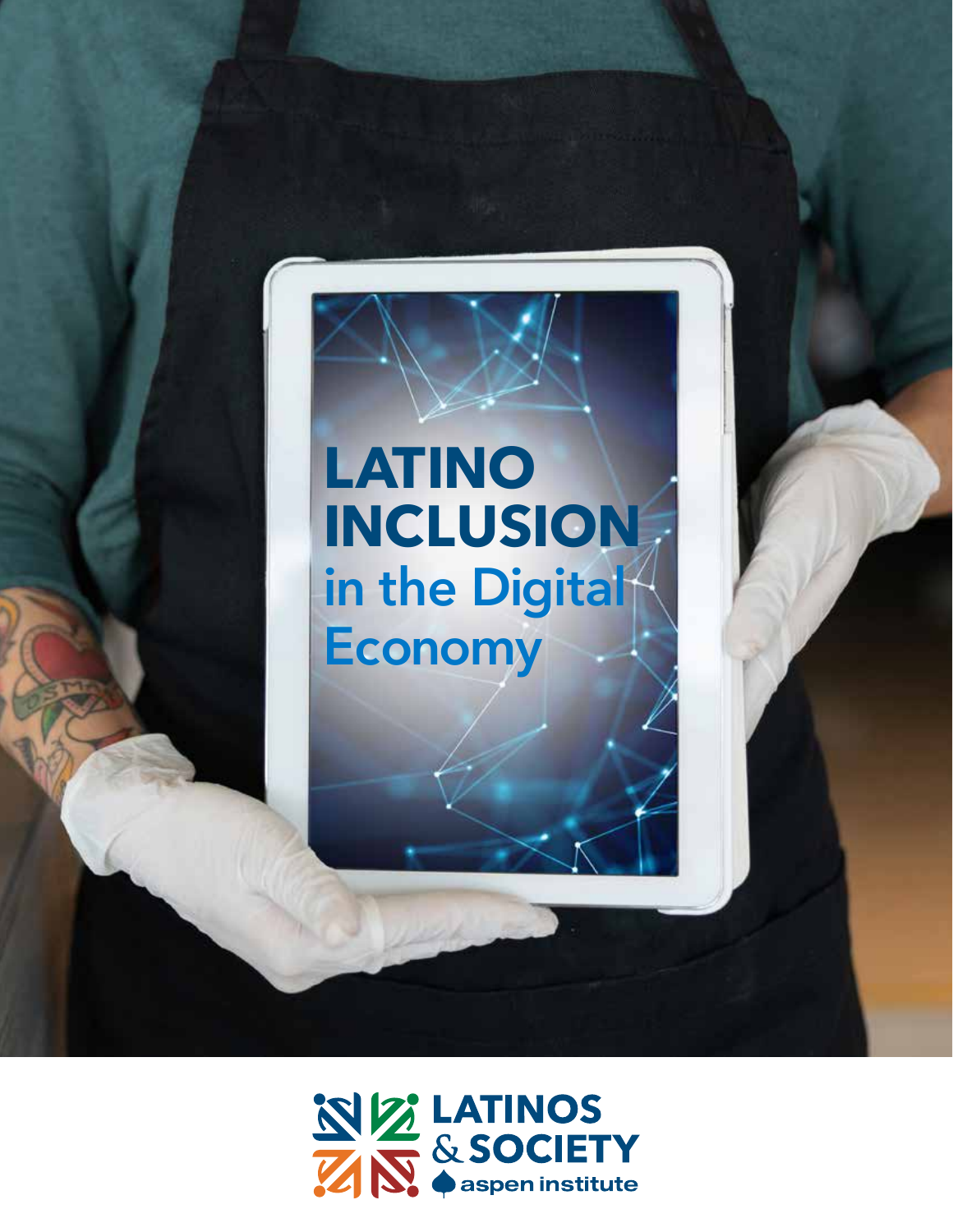This white paper, **Latino Inclusion in the Digital Economy,** is the result of discussions held during the **Aspen Roundtables on the Inclusion of Latinos in the Digital Economy**. None of the comments or ideas contained in this paper should be taken as embodying the views or carrying the endorsement of any specific participant at the gathering or of any of the supporting donors. **Latino Inclusion in the Digital Economy** is licensed under Creative Commons Attribution-Non-CommercialShareAlike 4.0 International License.

 $\textcolor{blue}{\bullet}$ 

Copyright © 2021 by The Aspen Institute The Aspen Institute 2300 N St. NW Suite 700 Washington, DC 20037 Published in the United States of America in 2021 by The Aspen Institute All rights reserved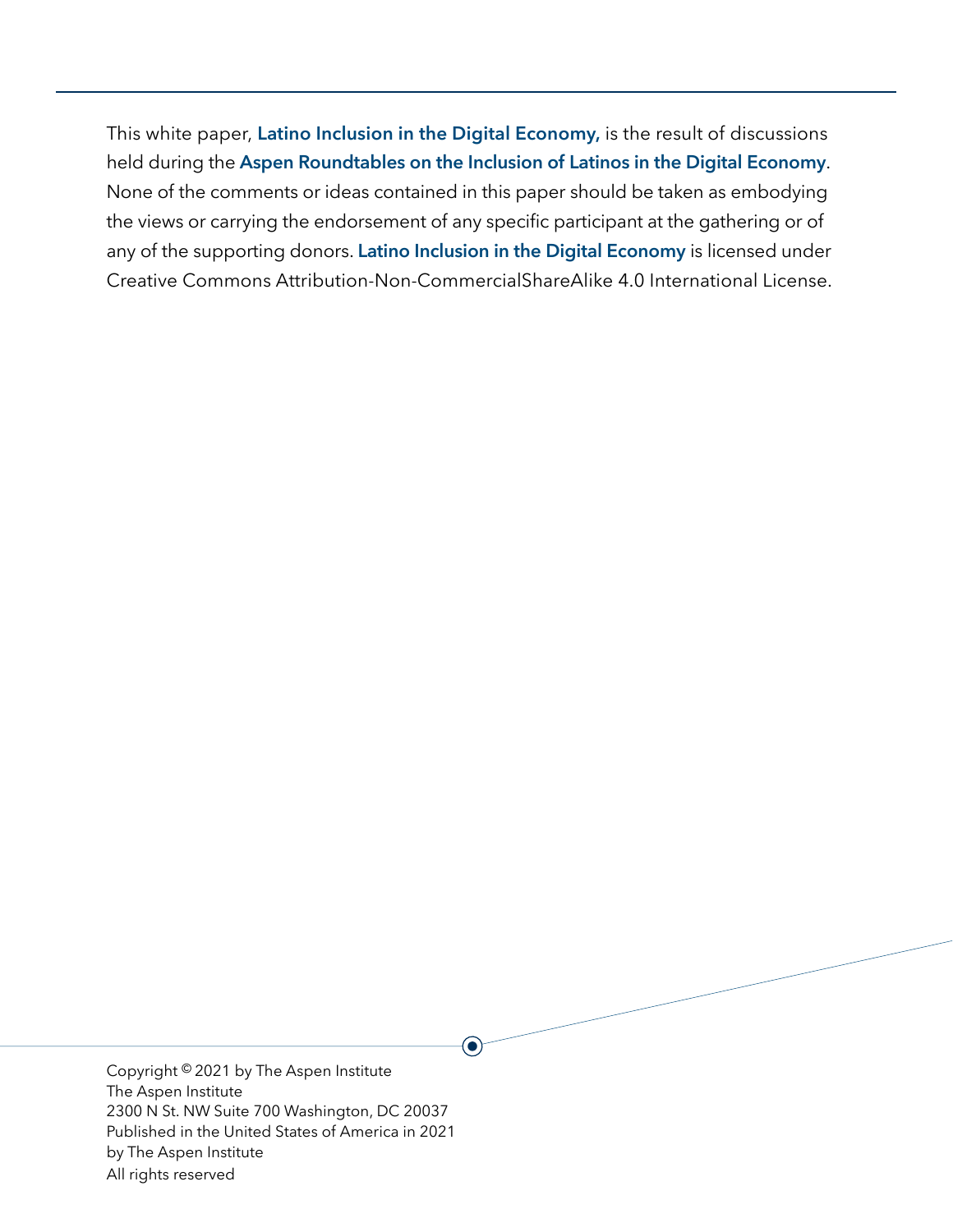## **ACKNOWLEDGMENTS**

We would like to express our gratitude to the individuals and organizations whose generous support has made this white paper possible: **Google.org (Hector Mujica) and UPS (Maria Luisa Boyce).**

As the content of this white paper is derived principally from conversations and presentations that took place during the Aspen Roundtables on the Inclusion of Latinos in the Digital Economy, **we acknowledge the speakers and participants in attendance and the moderator, Dominique Harrison, for guiding the conversations.** 

We would also like to thank the author, **Gwyn Hicks,** who wove together content from various sources and formats generated during the convenings to articulate the key issues and recommendations. We also extend a special thank you to **Alejandro Manzanares and Maria Samaniego** for their insightful edits.

**This publication was made possible through the support of:**



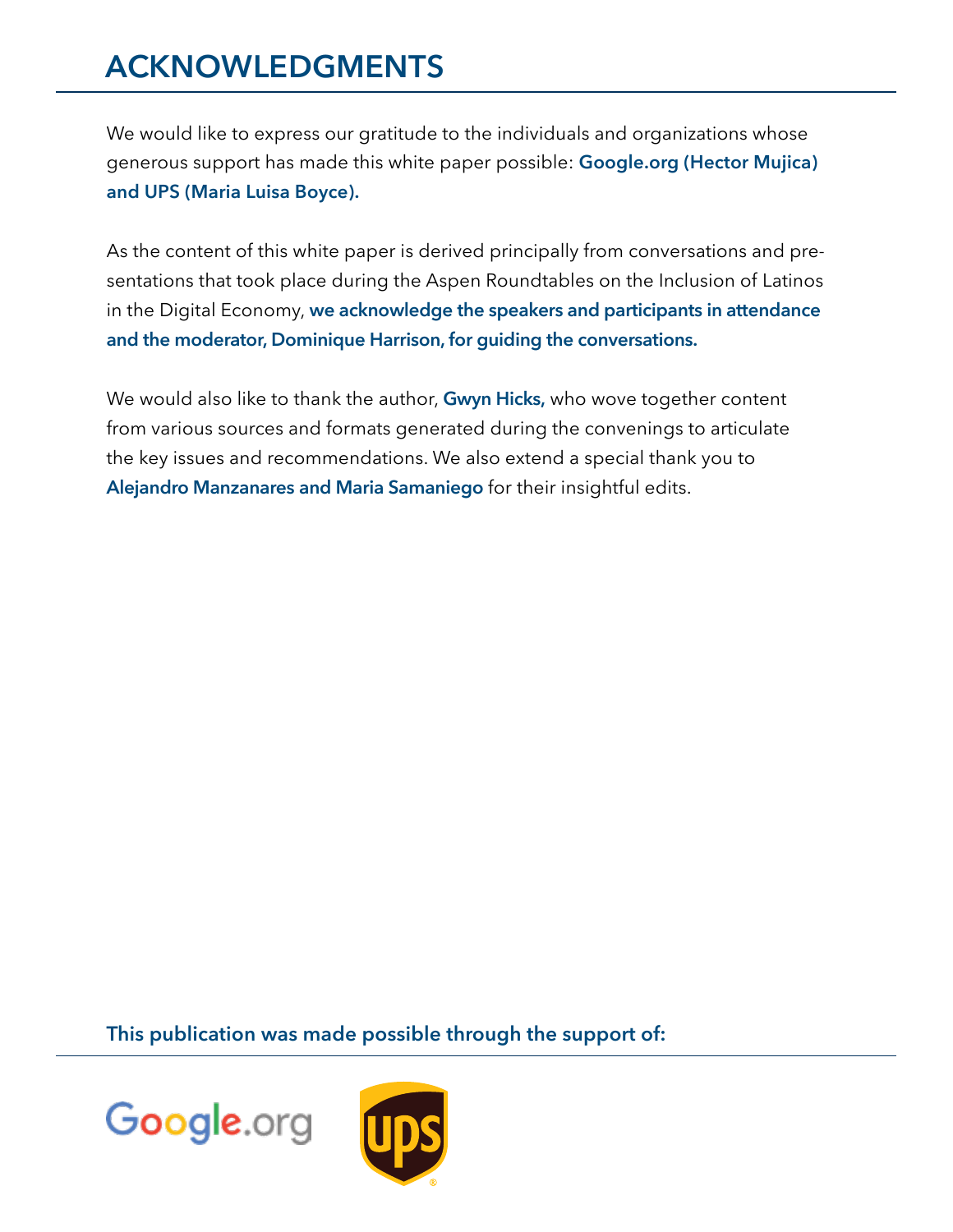# **TABLE OF CONTENTS**

| <b>Executive Summary</b>                   | page 1  |
|--------------------------------------------|---------|
| Introduction                               | page 6  |
| The Current Landscape                      | page 7  |
| <b>Upskilling Latino Workers</b>           | page 11 |
| Tech Enablement of Latino-Owned Businesses | page 16 |
| <b>Priority Recommendations</b>            | page 19 |
| Conclusion                                 | page 23 |

 $\odot$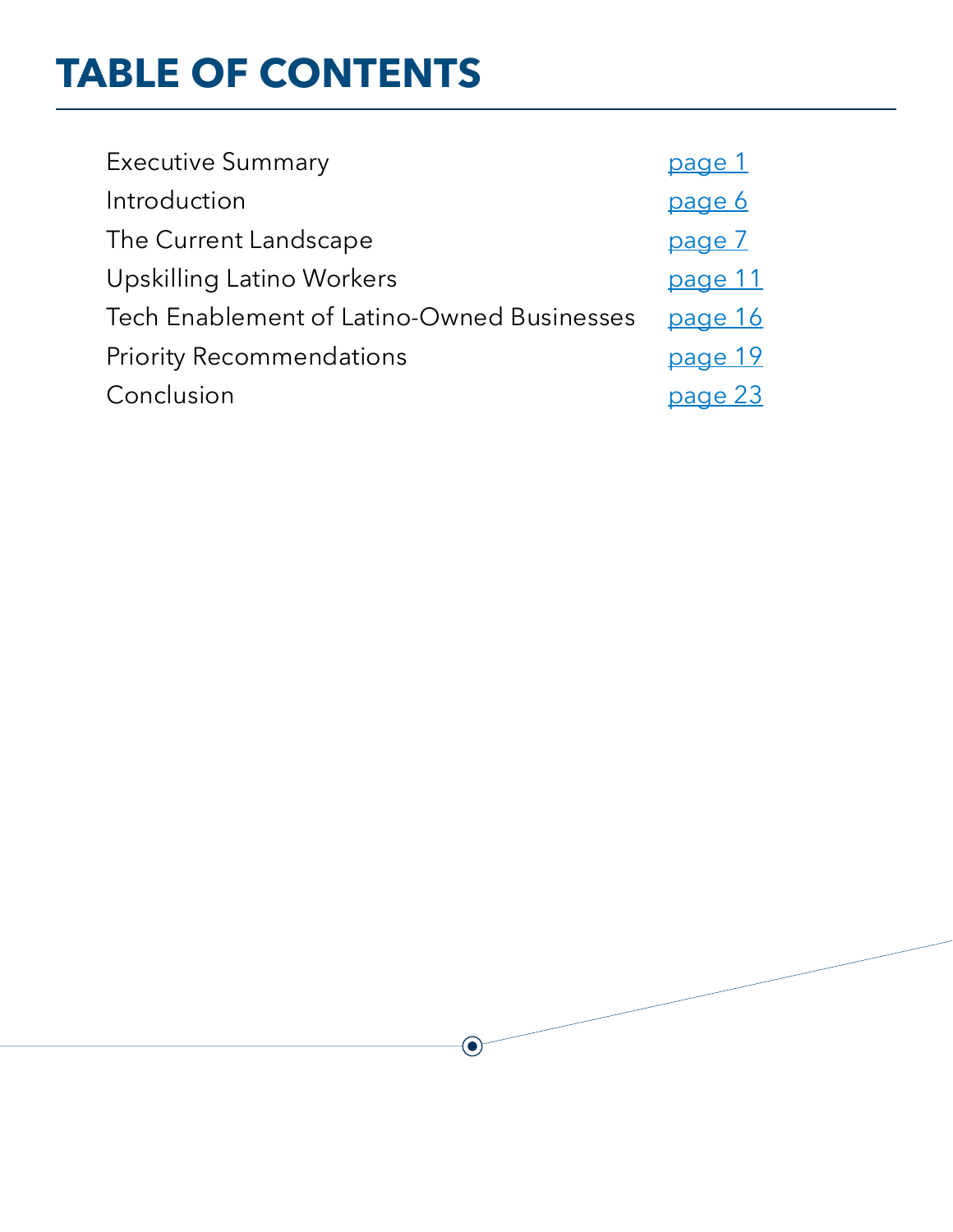# <span id="page-4-0"></span>**EXECUTIVE SUMMARY**

As the country recovers from the economic devastation caused by the COVID-19 pandemic, building back better requires creating a more equitable business ecosystem. Federal programs like the American Rescue Plan and the Made in America Laws have the potential to lift up economies in communities throughout the country—if they are inclusive and leverage the strengths of all American workers, including Latino workers and business owners.

Representing 17.6 percent of the nation's workforce and on track to become 28 percent of the total U.S. population by 2060, Latinos are a critical driver of our economic rebuilding efforts. In her recent [remarks to the U.S. Hispanic](https://home.treasury.gov/news/press-releases/jy0089)  [Chamber of Commerce](https://home.treasury.gov/news/press-releases/jy0089) about pandemic recovery, Treasury Secretary Janet Yellen noted, **"I know Hispanic workers can power our recovery . . . so long as we remove some of the long-standing barriers that have been in your way."**

Latino-owned businesses grew 19 percent from 2012 to 2017—far above the 12 percent average growth rate of all U.S. firms. A report from the **[Stanford](https://www.gsb.stanford.edu/sites/gsb/files/publication-pdf/report-slei-state-latino-entrepreneurship-2019.pdf)** [Latino Entrepreneurship Initiative](https://www.gsb.stanford.edu/sites/gsb/files/publication-pdf/report-slei-state-latino-entrepreneurship-2019.pdf) (SLEI) finds that if Latino-owned employer

firms generated the same average revenues and employed the same number of people as non-Latino-owned businesses, their economic contribution in annual revenues would be nearly \$900 billion and the number of people employed would be 4.2 million. Yet, deep disparities exist. Latino-owned businesses tend to be smaller than their white-owned counterparts and more concentrated in low-wage sectors. And, in the aftermath of the pandemic, things may look worse.

Industries reporting large negative impacts as a result of COVID-19 include a high percentage of Latino-owned businesses. Another SLEI study finds the accommodation and food services industry has the highest share of all businesses reporting being negatively impacted by the pandemic as of June 2020 (71%), and 13% of all Latinoowned employer businesses are located in this sector, second only to the construction industry. Conversely, only 15% of the businesses in the finance and insurance industry reported a large negative impact, an industry that represents only 3% of all Latino-owned businesses.1 A McKinsey & Company analysis finds the five business sectors

<sup>&</sup>lt;sup>1</sup> Stanford Latino Entrepreneurship Initiative (SLEI) Research Program. [The On-Going Impact of COVID-19 on Latino Owned Businesses.](https://www.gsb.stanford.edu/faculty-research/publications/ongoing-impact-covid-19-latino-owned-businesses?pid=) August 2020.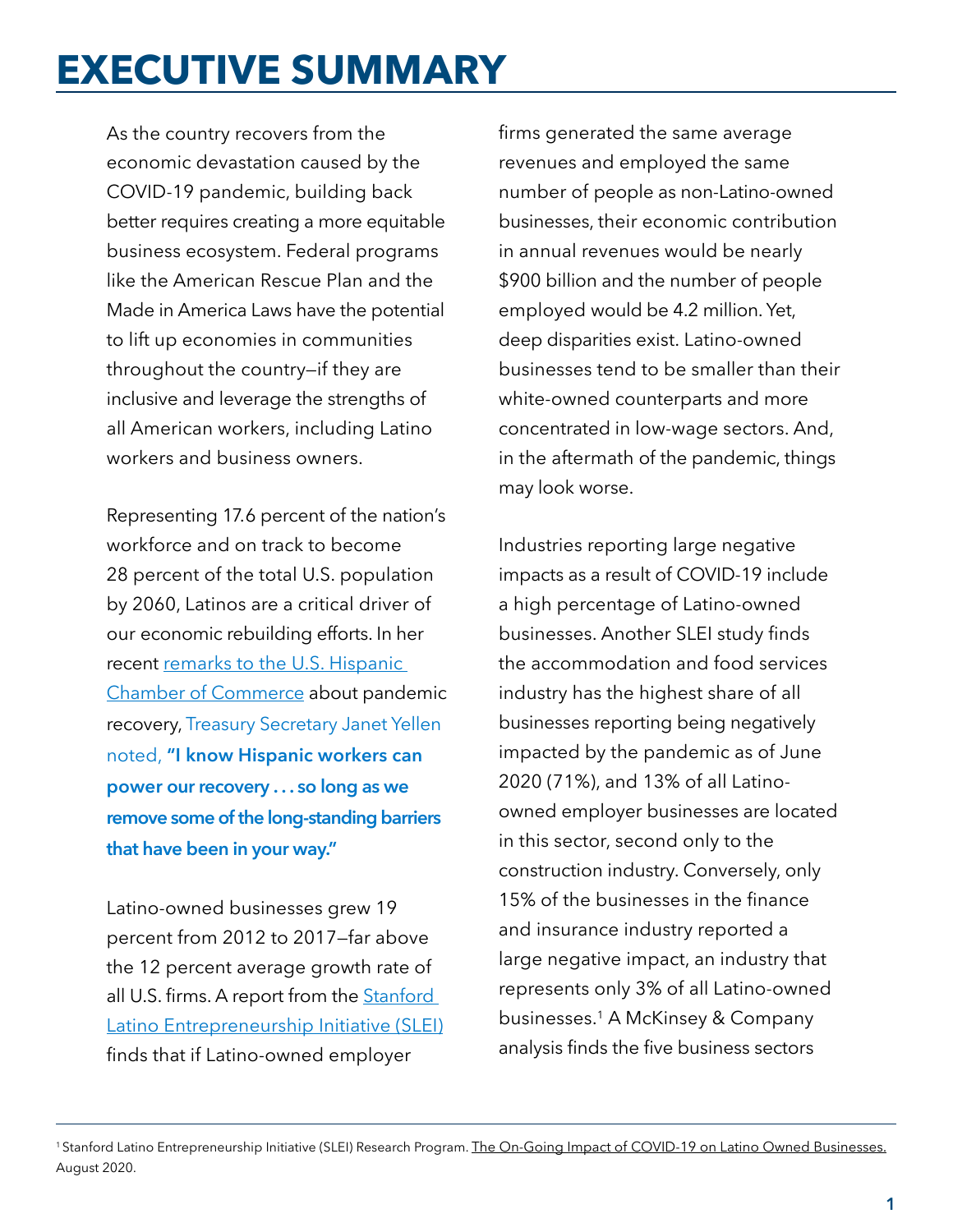most affected by Covid-19-related shutdowns generate almost 50 percent of the revenue of all Latino-owned businesses.2 The pandemic also disproportionately impacted Latino workers. As many Americans sheltered in place and turned to remote work, only 16 percent of Hispanic workers were able to work from home. Over the past year, unemployment among Latinos in the U.S. reached as high as 18.9 percent. The January 2021 Employment Situation Summary from the U.S. Bureau of Labor Statistics confirms that nine months after the labor market bottomed out, Black and Hispanic or Latino Americans represented a higher share of job losses with unemployment rates of 9.2 percent and 8.6 percent, respectively, compared to 5.7 percent for their white counterparts.3

Given the outsized role of Latino workers and businesses in supporting a robust U.S. economy, it is imperative that recovery efforts provide targeted interventions that ensure they are positioned to exceed their pre-pandemic growth rates.

#### **Building the Latino Business Ecosystem**

With a focus on increasing Latino access to opportunity and economic advancement, Aspen Institute Latinos and Society (AILAS) is working to strengthen the ecosystem that supports the Latino workforce. Starting at the local level, this business ecosystem is shaped by economic factors, local policies, and multi-sector stakeholders, including industries, academic institutions, philanthropy, financial institutions, and entrepreneur support organizations. Within this business ecosystem, Latinos face a unique set of challenges when it comes to starting or growing a business, including gaining access to capital, accruing wealth, and participating in the digital economy.

As companies integrate technology into all aspects of the day-to-day workplace, digital literacy is a must-have for business owners and employees, whether they work within or outside of the tech industry. **Over the next decade, 50 percent of tasks across all industries are expected to go digital, eliminating as many as 39 million jobs—and by 2030, at least two-thirds of jobs will require some level of digital skills.** However, as automation eliminates some jobs, it is also creating new ones. The World Economic Forum's [Future of Jobs Report 2020](https://www.weforum.org/reports/the-future-of-jobs-report-2020) predicts that, while machines will replace 85 million jobs by 2025, the shift will

<sup>&</sup>lt;sup>2</sup> Millán, I., Noel, N., Pérez L., Pulido, A. (September 2020). "US Hispanic and Latino lives and livelihoods in the recovery from COVID-19." McKinsey & Company.

<sup>&</sup>lt;sup>3</sup>U.S. Bureau of Labor Statistics, "The Employment Situation - January 2021," Press release, February 5, 2021,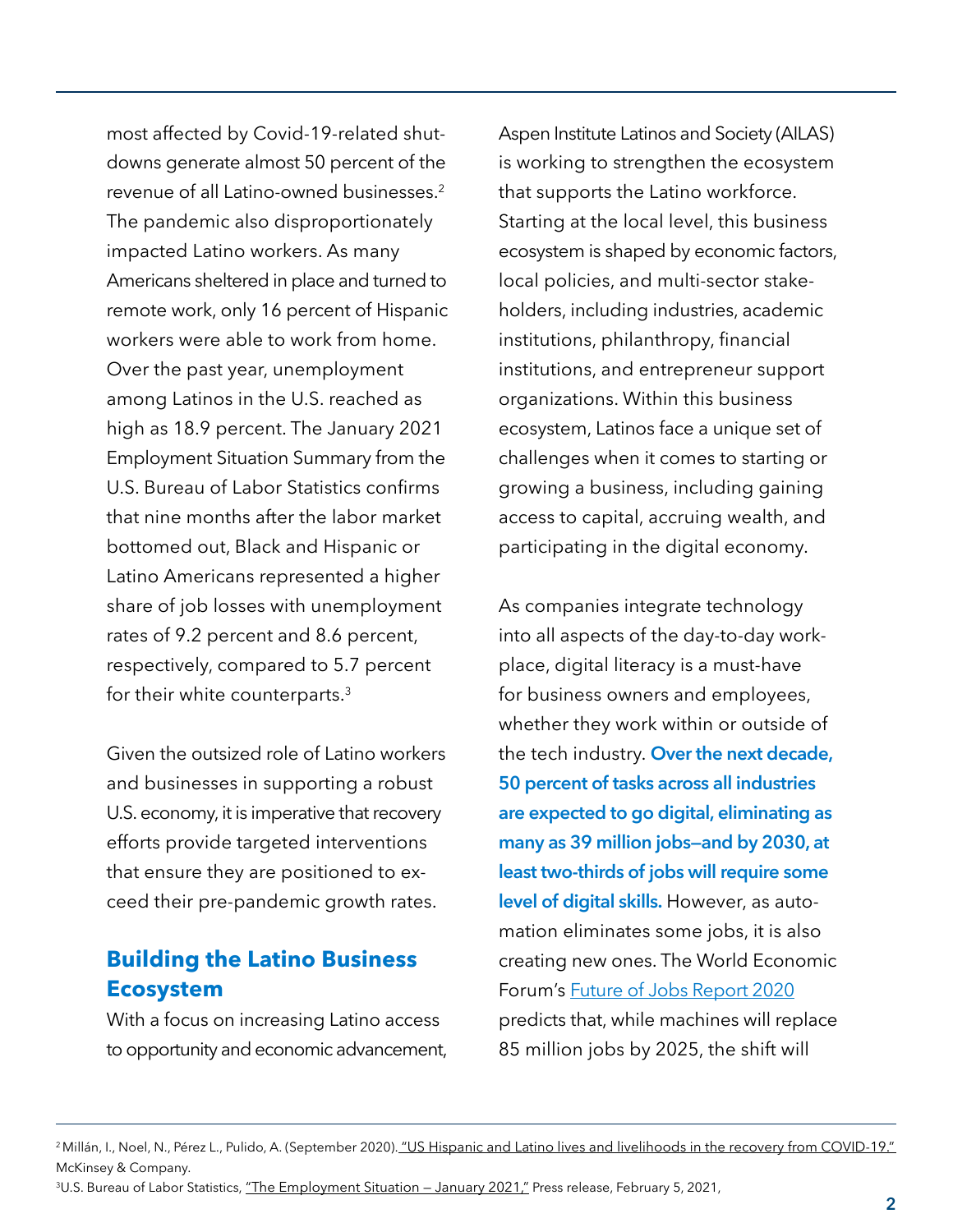lead to 97 million new jobs during the same time period for a net addition of 12 million jobs.

As digitalization grows and more jobs shift in nature, the business ecosystem must include strategies for upskilling the Latino workforce. **According to a study from the [National Skills Coalition](https://www.nationalskillscoalition.org/resource/publications/applying-a-racial-equity-lens-to-digital-literacy/), although Latino workers make up 14 percent of the U.S. workforce, they account for 35 percent of workers with no digital skills, and 20 percent of those with limited skills.** Latino business owners also need the technical skills and infrastructure required to maintain and build their companies in an increasingly digital environment.

To identify strategies for building the Latino workforce's capacity to fully participate in the digital economy, AILAS hosted the Aspen Roundtables on the Inclusion of Latinos in the Digital Economy, a virtual gathering of leaders from the business, finance, government, nonprofit, labor union, education, and philanthropic fields. These conversations surfaced several recommendations individual players within the business ecosystem including policymakers, workforce training programs, businesses, academic institutions, and capital access providers can pursue to strengthen the digital capacity of Latino workers and businesses.

**• Policymakers** can help Latino business owners access the capital they need to expand their businesses by tapping into programs that are culturally appropriate and responsive to the business ecosystem's needs. **Solutions include expanding access to PPP funding, refining PPP terms to direct funds where they are needed most, and expanding incentives for lenders to issue loans to micro-businesses or "mom and pop" applicants.** Policies that extend wraparound supports to gig workers, make high-speed internet universally accessible, and provide tax incentives to employers who offer digital skills training to employees will also foster a more supportive business ecosystem.

#### **• Workforce training programs**

can help more Latinos access locally in-demand jobs by ensuring job training programs integrate digital skills into job readiness training through a combination of volunteerism, on-the-job training, and mentoring. **Partnering with Latino organizations will help workforce development programs connect with the Latino community with a curriculum**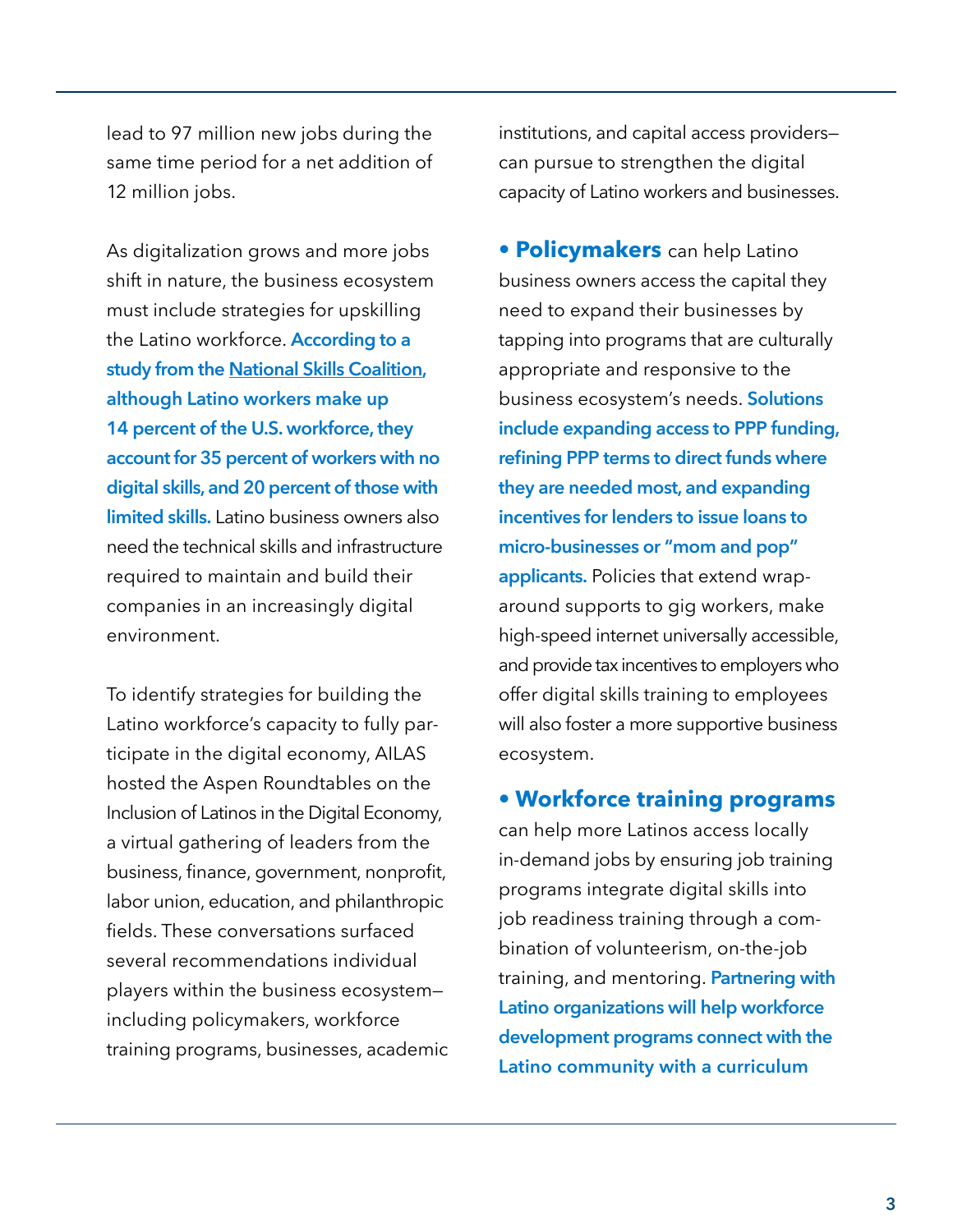#### **that is culturally competent and led by familiar faces who are multilingual.**

Industry sector partnerships that bring together multiple employers in the same industry along with an education or training provider to discuss their common talent pipeline needs will also prepare workers for available jobs.

**• Businesses** can support Latino workers by offering them on-the-job opportunities to build their digital savvy and establishing hiring practices that are focused on a job candidate's potential rather than their degree. **Apprenticeships and workplace learning programs offer workers an opportunity to gain new skills while maintaining financial stability.**

**• Community colleges** can bolster the business ecosystem by **partnering with local workforce entities to develop a curriculum that prepares students for local labor market demands.** Merging credit and non-credit programs, creating stackable, micro credentials, offering flexible scheduling, and providing wraparound supports like child care and transportation will also help students complete their coursework while building in-demand skills.

**• Capital access providers** can work in partnership with entrepreneurial support organizations (ESO's) and other ecosystem organizations in their community to **ensure Latino businesses access the relief and PPP funds they need to grow and expand their operations as well as training to expand their tech capacity.**  Additionally, investing in Latina-owned businesses can help close the double economic gap Latina workers face.

**Latino Inclusion in the Digital Economy** takes a closer look at the challenges Latino workers and business owners face in participating in the digital economy and shares examples of how the recommended solutions are already working. This report aims to inspire local decisionmakers at the business, community, government, and academic level to help stimulate the economy by providing targeted supports that enable Latino workers and business owners to build their digital acumen and skills.

Expanding public/private partnerships and redesigning workforce policies to intentionally engage the Latino community are important steps toward moving these solutions forward. However, accessing the full potential of the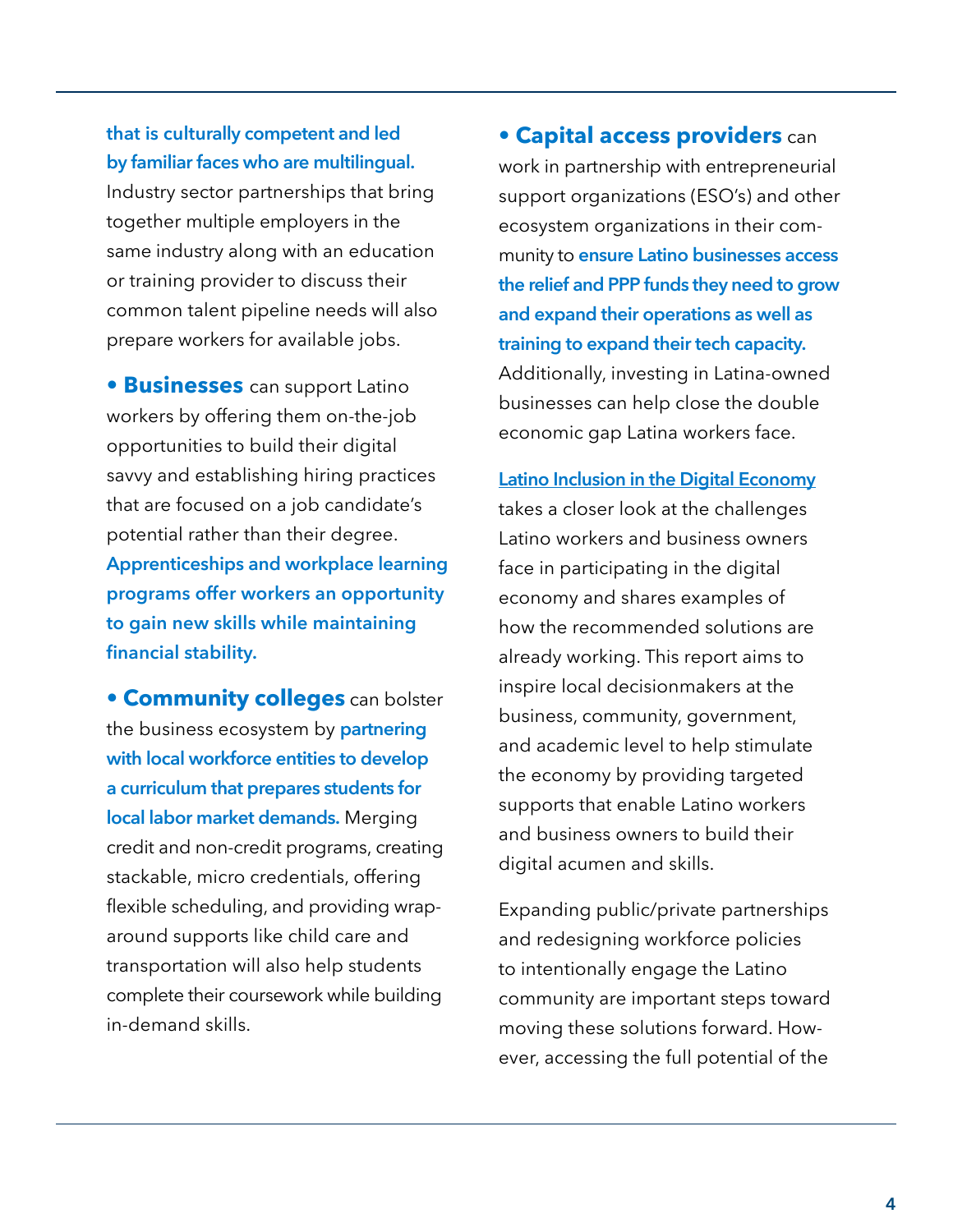Latino workforce requires a collaborative, multi-sector approach that brings together different ecosystem players including government, industry, philanthropy, and education—to spur equitable economic growth.

As the federal government spearheads post-pandemic recovery efforts, the actors within the local ecosystem must collaborate and work together to provide targeted interventions that support Latino workers and businesses and ensure they are positioned to exceed their pre-pandemic growth rates. Using the findings of this report as a jumping off point, AILAS launched the Latino Business and Entrepreneurship Initiative, a new community of practice aimed at providing

 $\left( \bullet \right)$ 

local and federal policymakers and other stakeholders with the innovative ideas, best practices, and space for deliberation needed to build a more inclusive economy. AILAS's new research initiative, Latino Inclusion in the Digital Economy, will continue to source solutions and public-private partnerships to upskill Latino workers and entrepreneurs at scale. To learn more, please contact **[LatinosandSociety@AspenInstitute.org](mailto:LatinosandSociety%40AspenInstitute.org?subject=)**.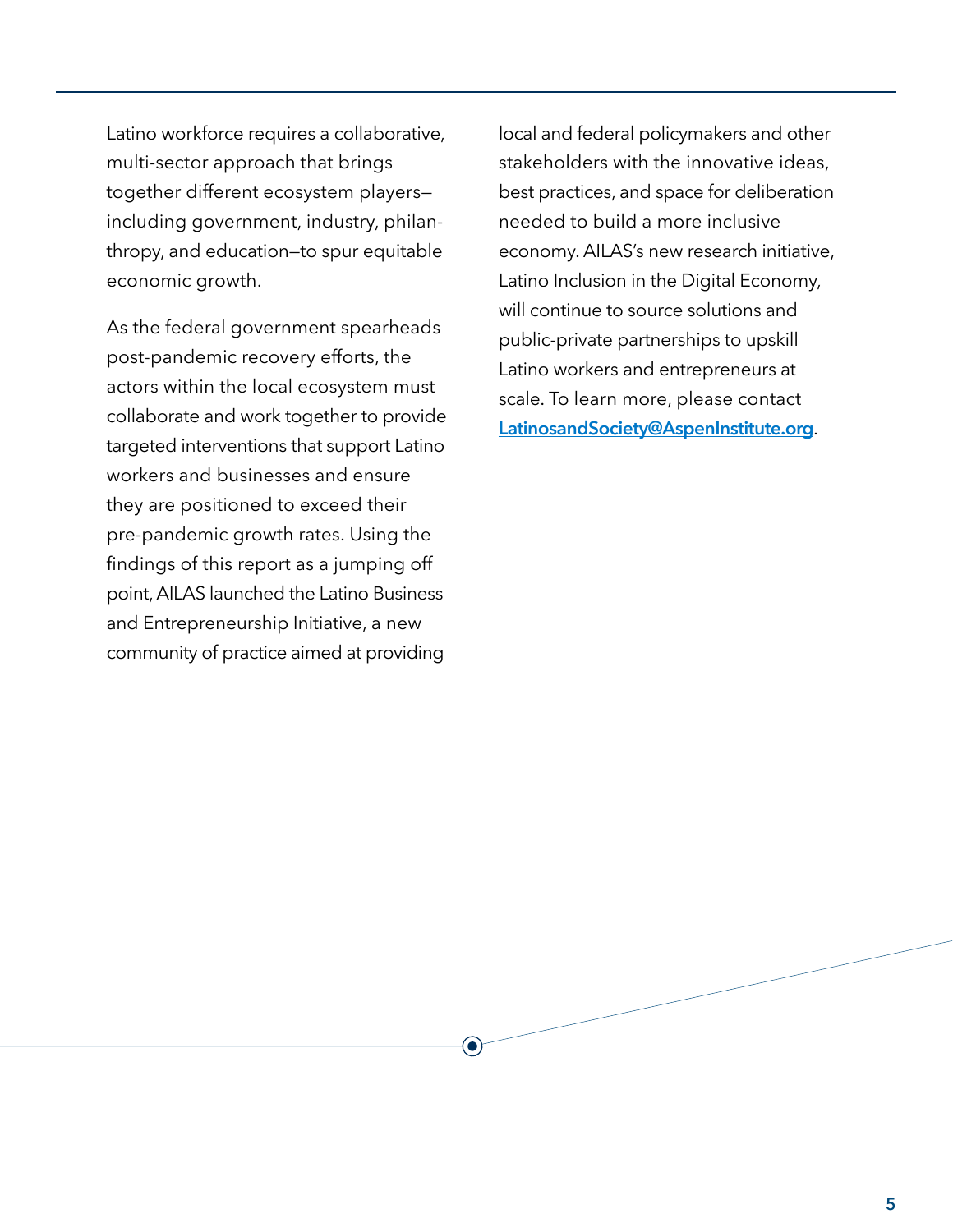## <span id="page-9-0"></span>**INTRODUCTION**

Representing 17.6 percent of the American workforce<sup>4</sup> and on track to become 28 percent of the total U.S. population by 2060, Latinos are a critical driver of this country's economy. Ensuring Latino workers have the skills and opportunities needed to access quality jobs and build meaningful careers is paramount to keeping the nation's economy strong.

As the pandemic wreaks havoc on the country's economic and health systems a study from Columbia University estimates 8 million American families have fallen into poverty since May 2020—Latinos are facing major setbacks in economic mobility.5 While many Americans sheltered in place and turned to remote work, only 16 percent of Hispanic workers had the ability to work from home. Over the past year, unemployment among Latinos in the U.S. has fluctuated, reaching as high as 18.9 percent last April and dropping to 8.6 percent in January 2021.6 As digitalization grows and more jobs shift in nature, returning Latinos to the high rate of pre-pandemic workforce participation will require strengthening the digital capacity of Latino workers and Latino-owned businesses.

Helping Latino workers overcome today's employment hurdles and access the digital economy must not only include strategies for upskilling the Latino workforce, but also feature policies and programs aimed at ensuring that middle-skill digital jobs are accessible to Latino workers. Additionally, Latino business owners need the technical skills and infrastructure required to maintain and grow their companies in an increasingly digital environment.

Founded in 2015, Aspen Institute Latinos and Society (AILAS) works to increase Latino access to opportunity and economic advancement. AILAS takes a systems-level approach to analyzing and addressing challenges. To explore opportunities to build the Latino workforce's capacity to fully participate in the digital economy, AILAS hosted the Aspen Roundtables on the Inclusion of Latinos in the Digital Economy, a series of discussions among stakeholders across the workforce development ecosystem. Participants included a mix of leaders from the business, finance, government, nonprofit, labor union, education, and philanthropic fields. Made possible through a grant from

<sup>6</sup> [US Department of Labor.](https://beta.bls.gov/dataViewer/view/timeseries/LNS14000009) (February 2021).

<sup>4</sup> US Bureau of Labor Statistics, [Labor Force Statistics from the Current Population Survey,](https://www.bls.gov/cps/cpsaat18.htm) January 22, 2021.

<sup>&</sup>lt;sup>5</sup> Parolin, Z., Curran, M., Matsudaira, J., Waldfogel, J., Wimer, C. (October 2020). "Monthly Poverty Rates in the United States during the [COVID-19 Pandemic."](https://www.tc.columbia.edu/articles/2020/october/study-finds-eight-million-more-people-in-the-us-are-living-in-poverty/) Center on Poverty & Social Policy, School of Social Work, Columbia University.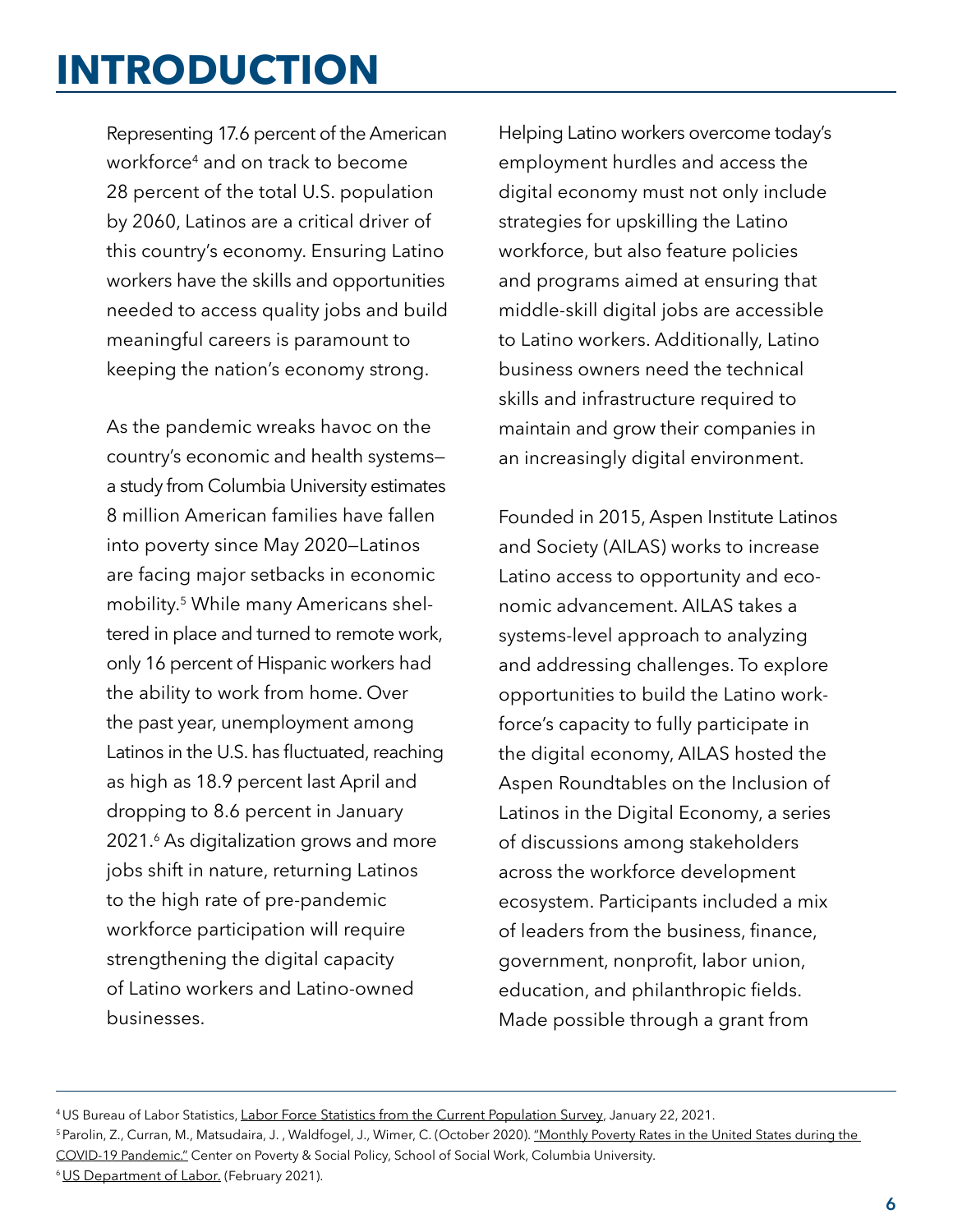<span id="page-10-0"></span>Google.org and support from UPS, the three-part convening aimed to identify solutions to ensuring Latino workers across the country are able to secure quality jobs, while increasing their earning potential and pathways for wealth creation. Participants also highlighted opportunities to help Latino-owned businesses remain competitive in an increasingly digital landscape.

With nearly 70 stakeholders participating, the first discussion focused on best practices for upscaling Latino workers, the second centered on resources for Latino-owned businesses, and the third surfaced strategies for building sustainable ecosystems for Latino workers and entrepreneurs. This white paper highlights several of the solutions that emerged from these convenings. As the country works to build back from the pandemic, AILAS will continue to explore and promote opportunities to ensure these ideas are at the center of the nation's economic agenda.



## **THE CURRENT LANDSCAPE**

The nation's 60.6 million Hispanics and Latinos represent the second fastest growing segment of the U.S. population. To put the Latino economic power in the U.S. in perspective, their wealth, combined, would make them one of the top 10 economies in the world. Relatively young (more than 60 percent of Latinos are age 35 or younger  $\frac{7}{1}$  with a strong entrepreneurial spirit (Latinos are starting businesses at a faster rate than any other group), Latinos are primed to be a major player in the nation's economic recovery. But, to achieve this potential, Latino workers need a supportive business ecosystem that fosters opportunities in the digital economy.

Before the pandemic, Latinos faced a variety of socioeconomic disparities. A study from McKinsey & Company estimates Latinos have an aggregate of \$1.3 trillion to \$1.6 trillion less in wealth (in 2018 dollars) than their white peers. $8$ The same study shows the business sectors most affected by the pandemic represent almost 50 percent of revenues

<sup>7</sup>Fey, W. (June 2019). ["Less than half of U.S. children under 15 are white, census shows."](https://www.brookings.edu/research/less-than-half-of-us-children-under-15-are-white-census-shows/) The Brookings Institution.

<sup>8</sup>Millán, I., Noel, N., Pérez L., Pulido, A. (September 2020). ["US Hispanic and Latino lives and livelihoods in the recovery from COVID-19."](https://www.mckinsey.com/industries/public-and-social-sector/our-insights/us-hispanic-and-latino-lives-and-livelihoods-in-the-recovery-from-covid-19) McKinsey & Company.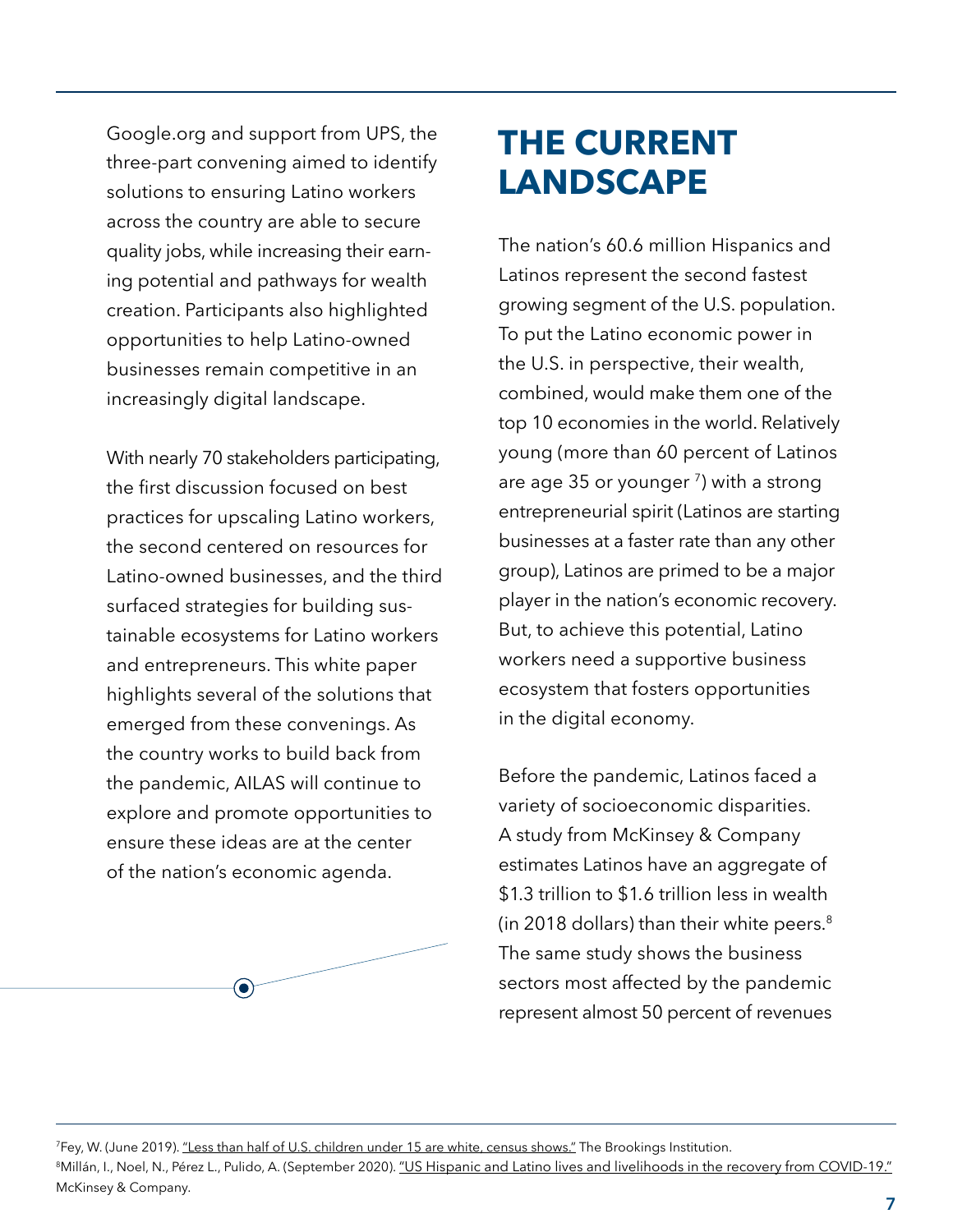for Hispanic- and Latino-owned businesses. The leisure, hospitality, and retail industries are all overrepresented by Latino workers. Each of these industries is losing jobs as a result of the pandemic.

The American workforce's dramatic shift toward automation also threatens to have a disproportionate impact on Latino economic mobility. Each year, thousands of workers are displaced from jobs that can now be performed digitally. Physical distancing protocols set to slow the spread of COVID-19 are accelerating the transition to automation. Over the next decade, half of tasks across all industries are expected to go digital, eliminating as many as 39 million jobs.<sup>9</sup>

Overly concentrated in occupations that have less demand for digital skills, Latinos are at a higher risk of being displaced by digital technology than any other racial or ethnic group in the U.S. With approximately 7.4 million Latino workers nationwide employed in occupations at risk of digital displacement, studies estimate that Latinos have a potential displacement rate of 25.5 percent.<sup>10</sup>

**The pandemic threatens to create an even wider economic gap for Latina women, who have the lowest income among all ethnicities, earning just \$.55 for every dollar earned by white, non-Hispanic American men.11 For households led by a single mother, which account for approximately 28 percent of Latino households in the U.S., the pandemic is forcing many Latina workers to give up their jobs in order to care for their children.**



<sup>&</sup>lt;sup>9</sup>Manyika, J., Chui, M., Miremadi, M., Bughin, J., George, K., Willmott, P., Dewhurst, M. (January 2017). "A Future That Works: Automation, [Employment, and Productivity."](https://www.mckinsey.com/~/media/mckinsey/featured%20insights/Digital%20Disruption/Harnessing%20automation%20for%20a%20future%20that%20works/MGI-A-future-that-works-Executive-summary.ashx) McKinsey and Company.

<sup>&</sup>lt;sup>10</sup>Gonzalez, N., Garcia, D., Dominguez-Villegas, R., Bustamante, A.V. (September 2020). ["Latino Workers and Digitalization."](https://latino.ucla.edu/wp-content/uploads/2020/09/Digital-Upskilling-Report.pdf) UCLA Latino Policy & Politics Initiative.

<sup>&</sup>lt;sup>11</sup>Tucker, J. (October 2020). ["55 Cents on the Dollar Isn't Enough for Latinas."](https://nwlc.org/wp-content/uploads/2019/11/Latina-EPD-2020.pdf) National Women's Law Center.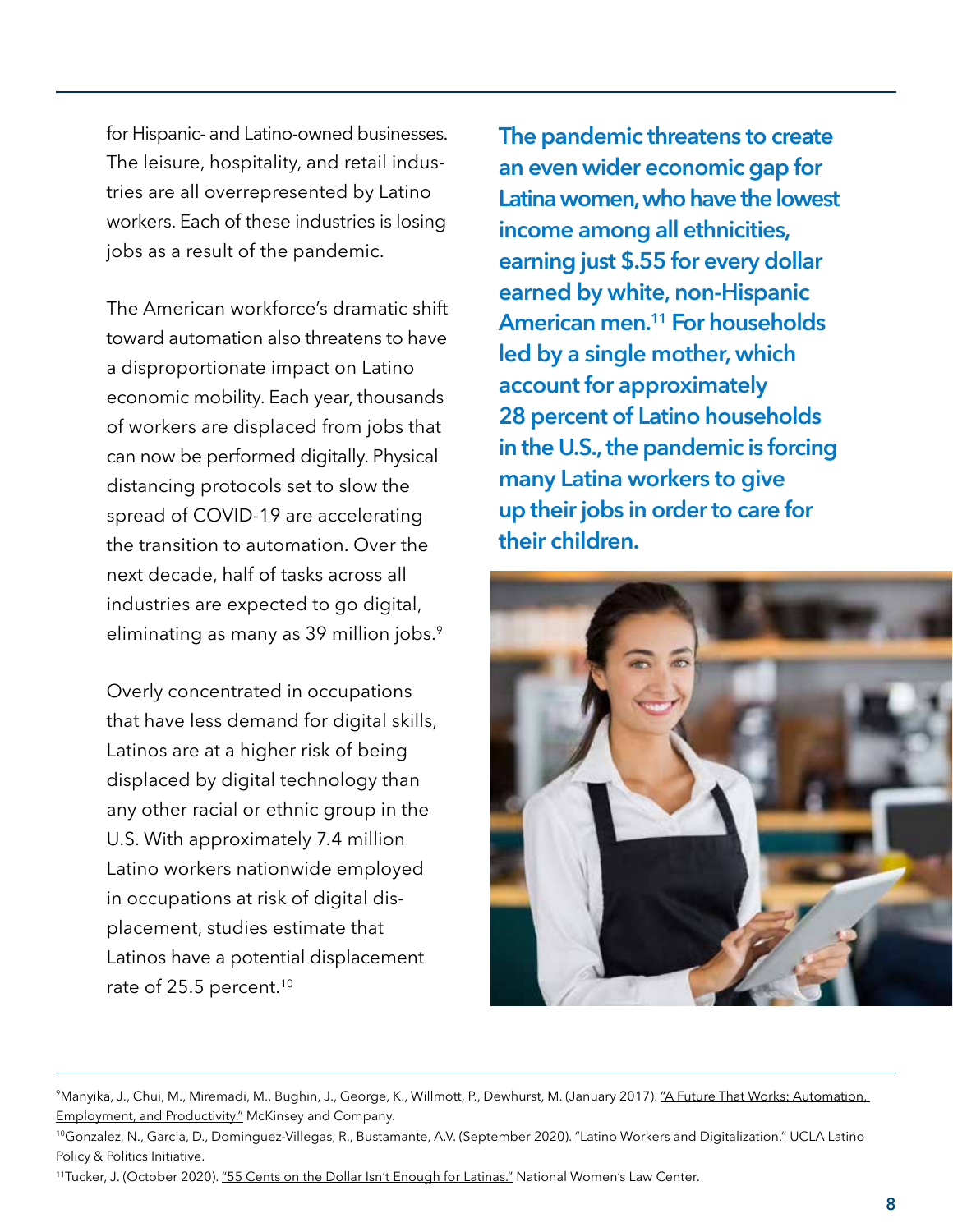As automation eliminates some jobs, it is also creating new ones. The World Economic Forum's [Future of Jobs Report](https://www.weforum.org/reports/the-future-of-jobs-report-2020/digest) [2020](https://www.weforum.org/reports/the-future-of-jobs-report-2020/digest) predicts that, while machines will replace 85 million jobs by 2025, the shift will lead to 97 million new jobs during the same time period for a net addition of 12 million jobs.<sup>12</sup> These new jobs are expected to include a growing demand for data analysts, scientists, and information security analysts.

As these new jobs become available, they will require workers to learn new skills. According to a study from the National Skills Coalition, 48 million workers have no digital skills. While many white workers lack digital skills, the number is worse for people of color. Latino workers make up 14 percent of the U.S. workforce, but represent a full 35 percent of workers with no digital skills, and 20 percent of those with limited skills.13 Helping Latino workers access training to build the skills needed to successfully obtain and perform these new jobs is critical to the future of the U.S. economy.

Geography will also play a role in Latino workers' ability to engage in the digital economy. Traditionally, Latinos live in areas with high job growth. However, they need help scaling their skills in order to take advantage of these employment hubs. A report from UCLA's Latino Policy [and Politics Initiative](https://latino.ucla.edu/research/latino-workers-and-digitalization/) finds that 68.5 percent of the U.S. Latino population is based in six states—Arizona, California, Texas, Florida, Illinois, and New York. Over 7.1 million Latinos, representing nearly 40% of the Latino workforce in those six states, are at high risk of being displaced by automation.<sup>14</sup>

These six states also represent the future of the tech economy. In each of these states, the largest industries are becoming more and more digital. For example, in Arizona, the health care and defense industries are adding tech-related positions. Many of these states also have an aging population particularly Florida and Arizona. As an increasing number of residents get set to retire, ensuring Latino workers have the digital skills needed to obtain good paying jobs and pay into social security will be critical to keeping local workforces productive and maintaining strong local economies.

As the nature of the workforce becomes increasingly digitized, businesses need financial support to build and grow, as

<sup>&</sup>lt;sup>12</sup>[The Future of Jobs Report 2020](https://www.weforum.org/reports/the-future-of-jobs-report-2020) (October 2020). World Economic Forum.

<sup>&</sup>lt;sup>13</sup>Bergson-Shilcock, A. (April, 2020). ["Applying a Racial Equity Lens to Digital Literacy."](https://www.nationalskillscoalition.org/resource/publications/applying-a-racial-equity-lens-to-digital-literacy/) National Skills Coalition.

<sup>&</sup>lt;sup>14</sup>Bustamante, A. V., Dominguez-Villegas, R., Garcia, D., Gonzalez, N. (September 2020). <u>"Latino Workers and Digitalization."</u> UCLA Latino Policy & Politics Initiative. **9**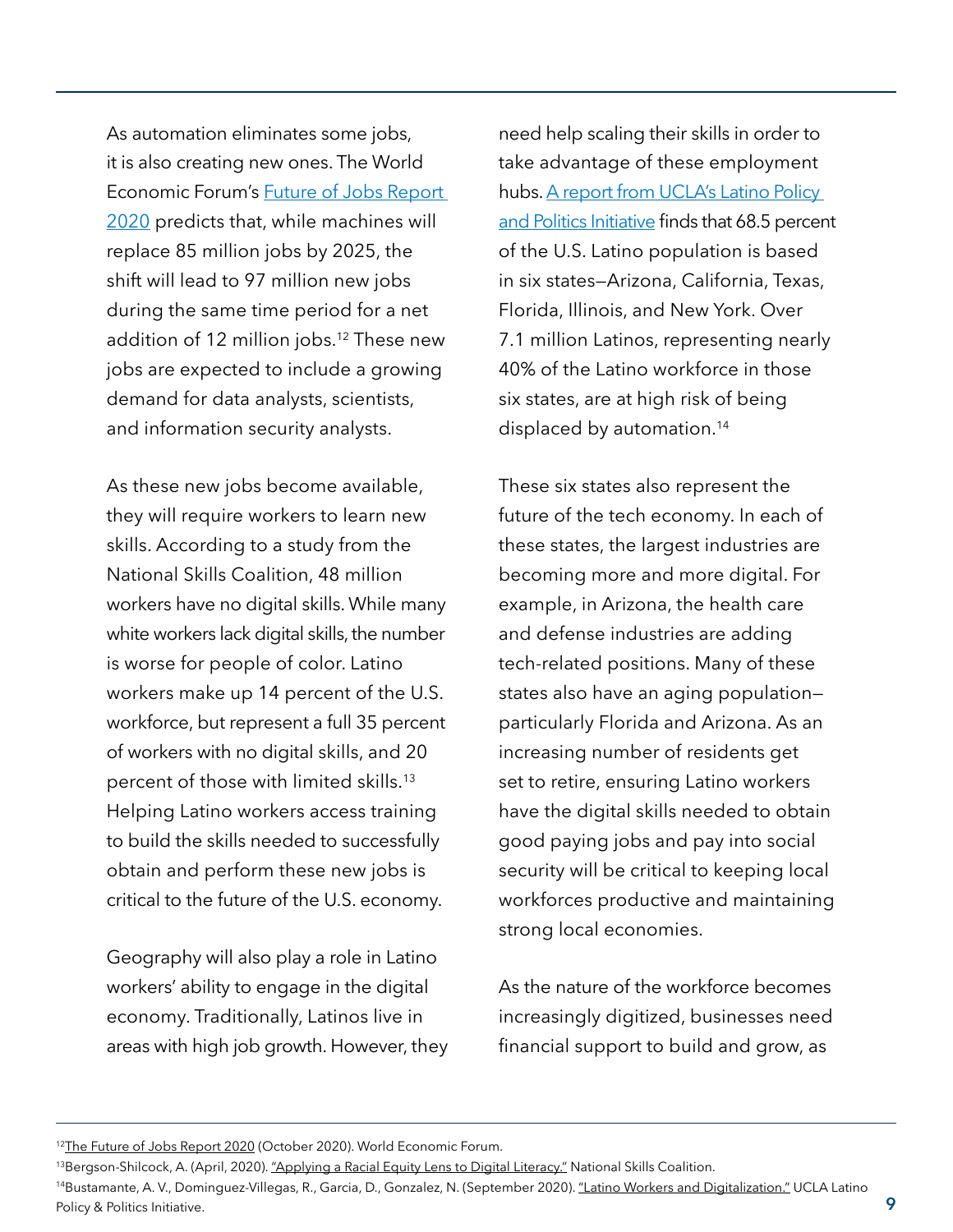well as the right talent to support their enterprises. The path forward is through strengthening ecosystems at the local level. **Leveraging the economic power of the Latino workforce will require policymakers, businesses, training programs, academic institutions, nonprofit organizations, and other stakeholders to come together and create opportunities that allow adult workers to continuously develop and ensure their skill set matches the needs of the current labor market.** This ecosystem of players needs to be intentional about building public-private partnerships and lifelong learning systems to ensure all adult workers have avenues to good jobs and economic advancement.

 $\left( \bullet \right)$ 

The Aspen Institute Future of Work Initiative explored the development of equitable and accessible lifelong learning systems and released specific steps that cities can use to support their residents in advancing their careers. To learn more, see, "Building a Lifelong Learning System. [A Roadmap for Cities."](https://www.aspeninstitute.org/publications/building-a-lifelong-learning-system/)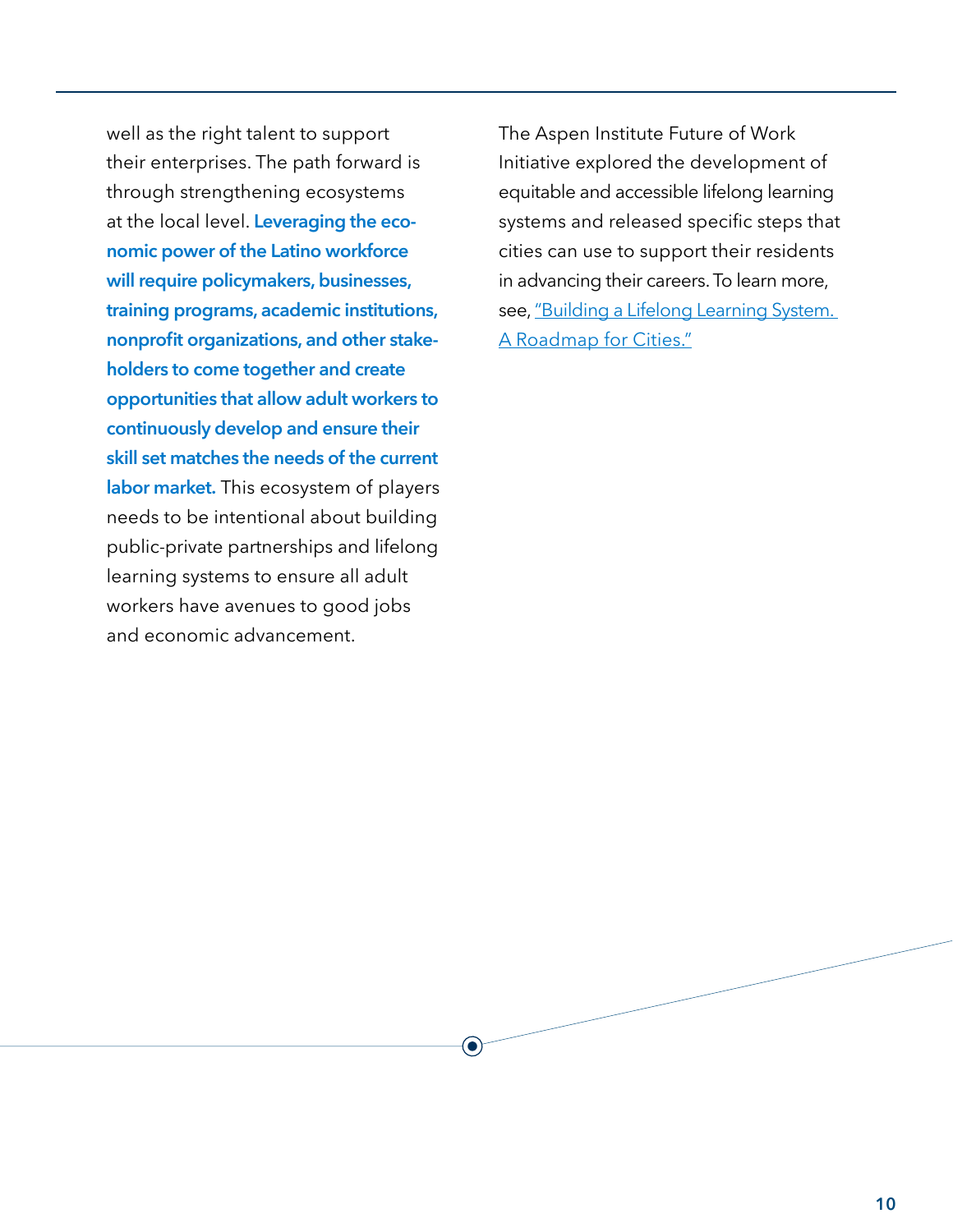## <span id="page-14-0"></span>**UPSKILLING LATINO WORKERS**

*"Quality of life depends on having a quality job, with the social safety nets necessary to promote economic and social mobility."*

— Domenika Lynch, Executive Director, Aspen Institute Latinos and Society

Across the globe, companies are automating repetitive tasks and processes at an increasing rate and incorporating technology into all aspects of work, from filling out timesheets and managing workflow to using advanced machinery on an assembly line. Even jobs traditionally dominated by manual skills, such as food service, auto mechanic, and custodial positions, are being simplified and made more efficient with technology. As a result, digital literacy is quickly becoming a non-negotiable job requirement.

The digital economy extends beyond jobs in the tech industry. By 2030, at least two-thirds of jobs will require some level of digital skills.15 Industries with the highest degree of digital interface include professional and business services, finance and insurance, education and health services, and information and communications technology. These four industries provide jobs that are less likely to be displaced by automation—and they are all industries in which Latinos are underrepresented. Increasing the number of Latinos in these highly digitalized industries will require upskilling the Latino workforce through education and training opportunities and a shift in current hiring practices.

### **DRIVERS OF FUTURE JOB DIS-PLACEMENT RISK FOR LATINO WORKERS**

Latinos are overrepresented in jobs with a high risk of automation or displacement. To shift this trend, the following factors must be addressed:

#### **• SKILLS AND EDUCATION:**

Latinos are less likely to have the skills and educational background needed to enter new types of jobs.

#### **• COMMUNITY ARCHETYPES:**

Latinos are less geographically mobile on average, making relocation for new jobs less likely.

**• SOCIODEMOGRAPHIC CHARACTERISTICS:** Some Latinos face higher risk of job displacement and high barriers to reskilling for new jobs. Source: McKinsey & Company

<sup>15</sup>Manyika, J., Lund, S., Chui, M., Bughin, J., Woetzel, J., Batra, P., Ko, R., Sanghvi, S. (November 2017). <u>"Jobs lost, jobs gained: What the future</u> [of work will mean for jobs, skills, and wages."](https://www.mckinsey.com/featured-insights/future-of-work/jobs-lost-jobs-gained-what-the-future-of-work-will-mean-for-jobs-skills-and-wages) McKinsey & Company.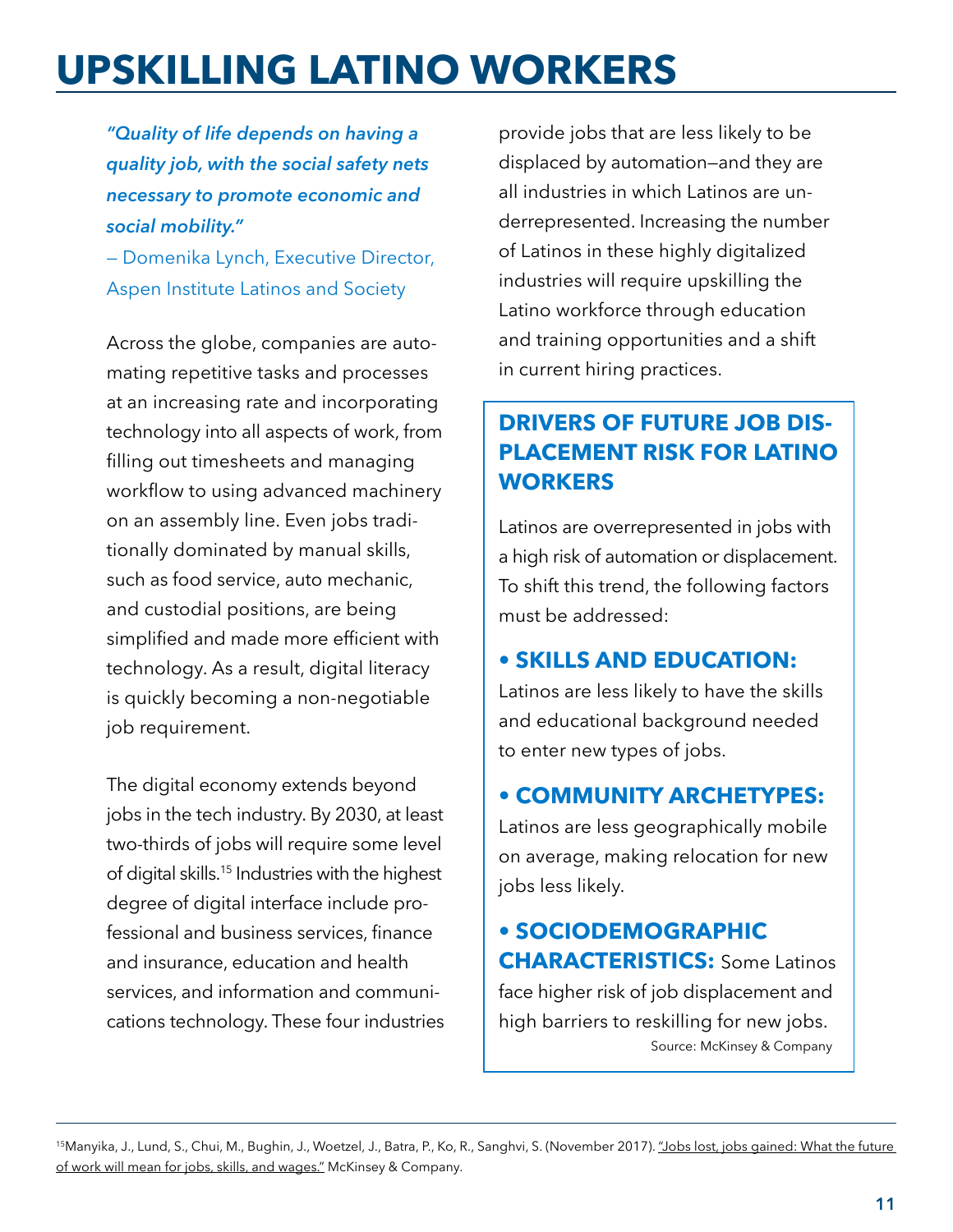## **SOLUTIONS**

The following approaches can help Latino workers access the training and education needed to secure quality jobs with upward mobility. Many of these solutions are already working, creating models others can follow.

## **Workforce Development Programs**

Workforce development programs can play a major role in supporting Latino workers as they enter and advance in an increasingly digitized workforce. Ensuring job training programs integrate digital skills into job readiness training through a combination of volunteerism, on-the-job training, and mentoring will help prepare workers for the current and future job market. Partnering with Latino organizations will enable workforce development programs to connect to the Latino community and ensure they are supporting their needs.

Training curriculum developed by UnidosUS teaches workers digital and other in-demand skills that build on their bicultural or bilingual background. Workers who complete these training programs through UnidosUS affiliates have been able to upskill to higher positions and increase wages. For ex-ample, the [Latinos in Finance Initiative](http://publications.unidosus.org/handle/123456789/1867)

helps Latinos gain the skills needed to succeed in the banking and investment field. Financial institutions not only benefit from the skills these trained workers bring, but also value their ability to more effectively reach and serve Latino clients.



## **Apprenticeships and Employer-led Training**

Financial barriers and the need to work multiple jobs to make ends meet can prevent Latinos from pursuing the advanced degree that is often required for high quality jobs—including those in the digital economy. Apprenticeships and workplace learning programs are proving to be a viable solution to this challenge, offering workers an opportunity to gain new skills while maintaining financial stability. As more jobs become automated, employers have a role to play in making training programs available and accessible to those who are most likely to be impacted.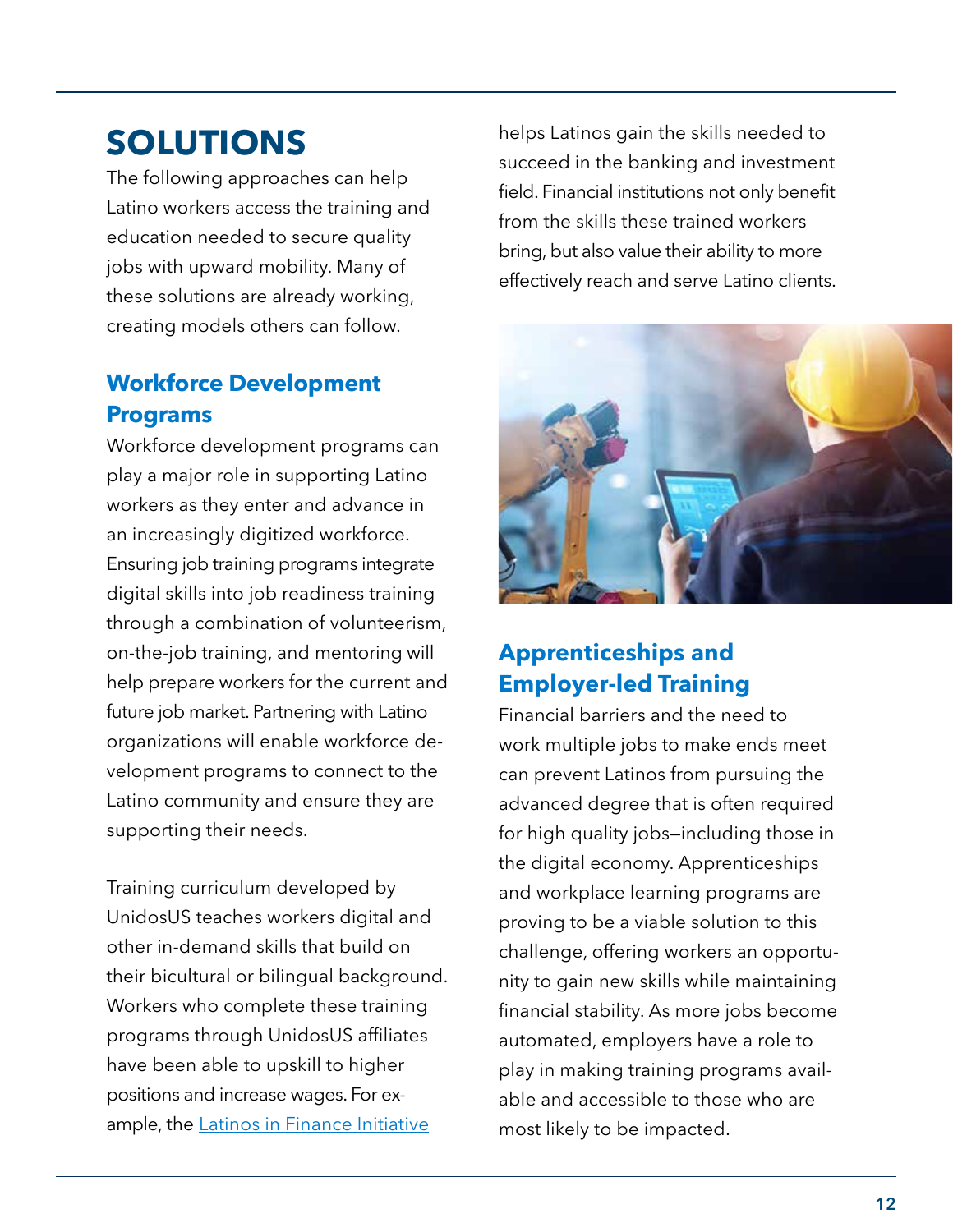In 2018, California Governor Gavin Newsom set a goal of establishing 500,000 apprenticeships in the state by 2029. To leverage this opportunity to allow more workers in the state to earn family-sustaining wages and advance in their careers, a group of apprenticeship grantees of the The James Irvine Foundation's [Better Careers Initiative](https://www.irvine.org/our-focus/better-careers/) identified the top barriers to growing equitable apprenticeships in California, including the complexity in the state's oversight structure, which makes registration and operation difficult, and the limited availability of flexible funding sources to support these programs. To overcome these challenges, the group (with support from **SPRA**) issued a Call to **Action** featuring structural changes such as increased funding and networking support to foster targeted sector growth and equitable career paths for all Californians.

#### **Partnerships and Wrap-Around Services**

Another best practice for Latinos in workforce development involves industry sector partnerships that bring together multiple employers in the same industry along with an education or training

provider to discuss their common talent pipeline needs. Some strong sector partnerships serving Latino workers include **Building Skills Partnership** and the [Healthcare Career Advancement](http://www.h-cap.org/about/)  [Program](http://www.h-cap.org/about/).

Leveraging the potential of Latinos in the digital workplace also requires rethinking educational opportunities. Community colleges can support students by merging credit and non-credit programs and forming partnerships with local workforce entities to ensure the schools are preparing students for local labor market demands. [Generation USA](https://usa.generation.org) recently announced a \$44 million effort by Verizon to upscale black and brown workers across the U.S. by partnering with community colleges to run boot camps that feature stackable, micro credentials that lead to degrees, and, ultimately, to quality jobs.

With more than 700,000 credentials to choose from, Latinos also need assistance navigating their options and identifying programs that provide wraparound services that will support successful completion.<sup>16</sup> Instituto del **[Progreso Latino](https://www.institutochicago.org) offers employer-driven** career pathway training for healthcare

<sup>&</sup>lt;sup>16</sup>To learn more about opportunities to expand lifelong learning, see Aspen Institute Latinos and Society, ["Building a Lifelong Learning Sys](https://www.aspeninstitute.org/publications/building-a-lifelong-learning-system/)[tem. A Roadmap for Cities."](https://www.aspeninstitute.org/publications/building-a-lifelong-learning-system/)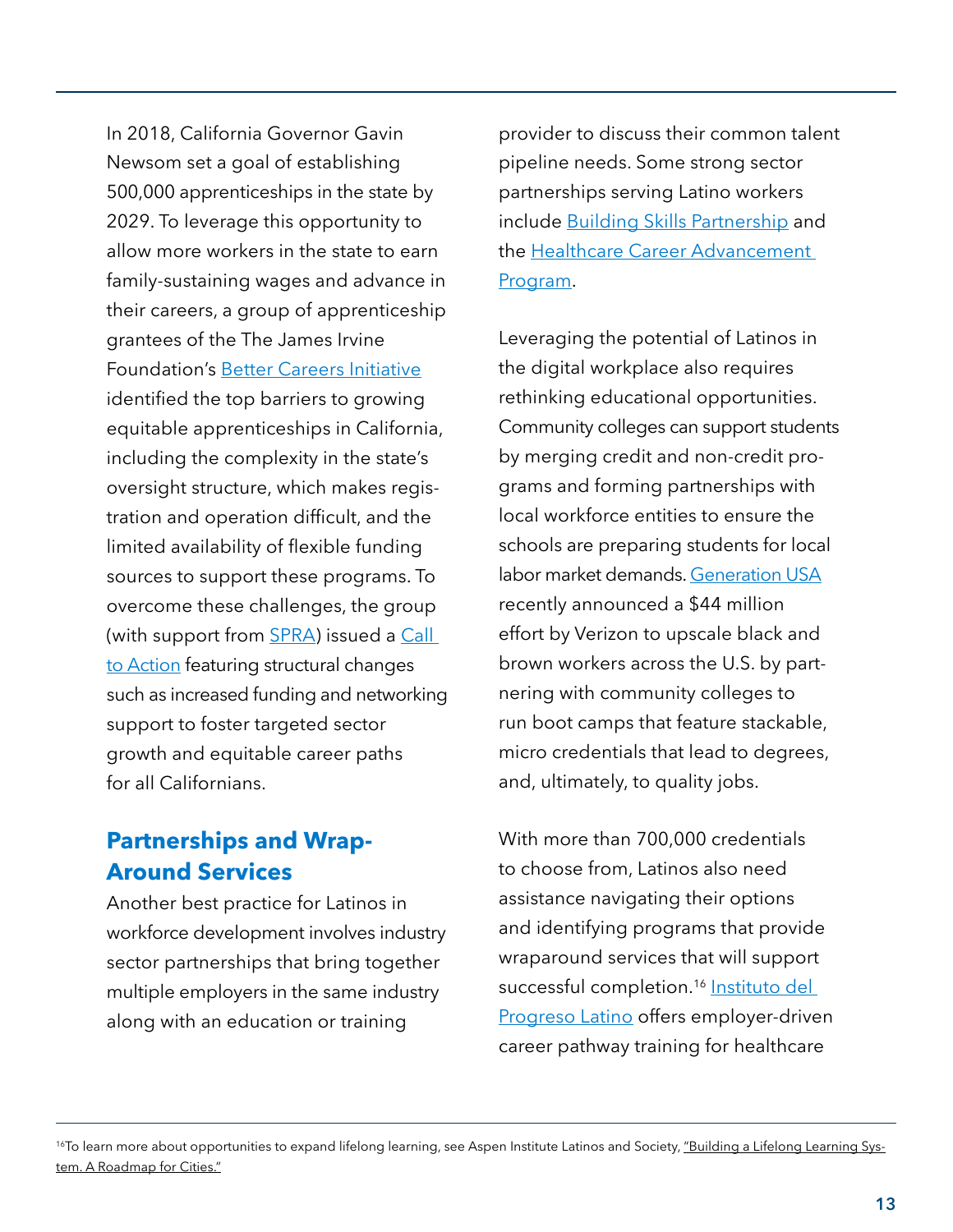and other growing industries, as well as academic advising, child care services, transportation assistance, and job placement support. Training programs and community colleges can support student success by providing key advising and wraparound services and offering flexible scheduling to allow students to balance life demands.

#### **Employer-Backed Credentials**

Transcripts from higher education institutions may be antiquated in the way they communicate with employers. A letter grade—such as a B—does not translate into a student's aptitude for a job. In addition to assessing core competencies, higher education institutions can benefit both job seekers and businesses by offering credit for marketable skills (based on the current job market). Google recently announced it would count employer-backed credentials (Google [Career Certificates](https://grow.google/certificates/#?modal_active=none)) as the equivalent to a college degree.

### **Skills-Based Hiring**

College degree requirements limit the pool of talent for many jobs that in the past did not require them. Businesses will benefit from adjusting their hiring practices to look at a candidate's skills, not just whether or not they have earned a degree, and by embedding digital skills training into existing job training programs.

Bank of America (BofA) offers several positions for which a degree is desired, but not required and is working toward making job descriptions more focused on required skills. Over the past few years, BofA's **Pathways** program has increased the number of positions in client-facing roles. The program also helps workers earn their degree while they are on the job by offering tuition reimbursement. BofA has created a playbook for community partners to help them understand and engage with the program.

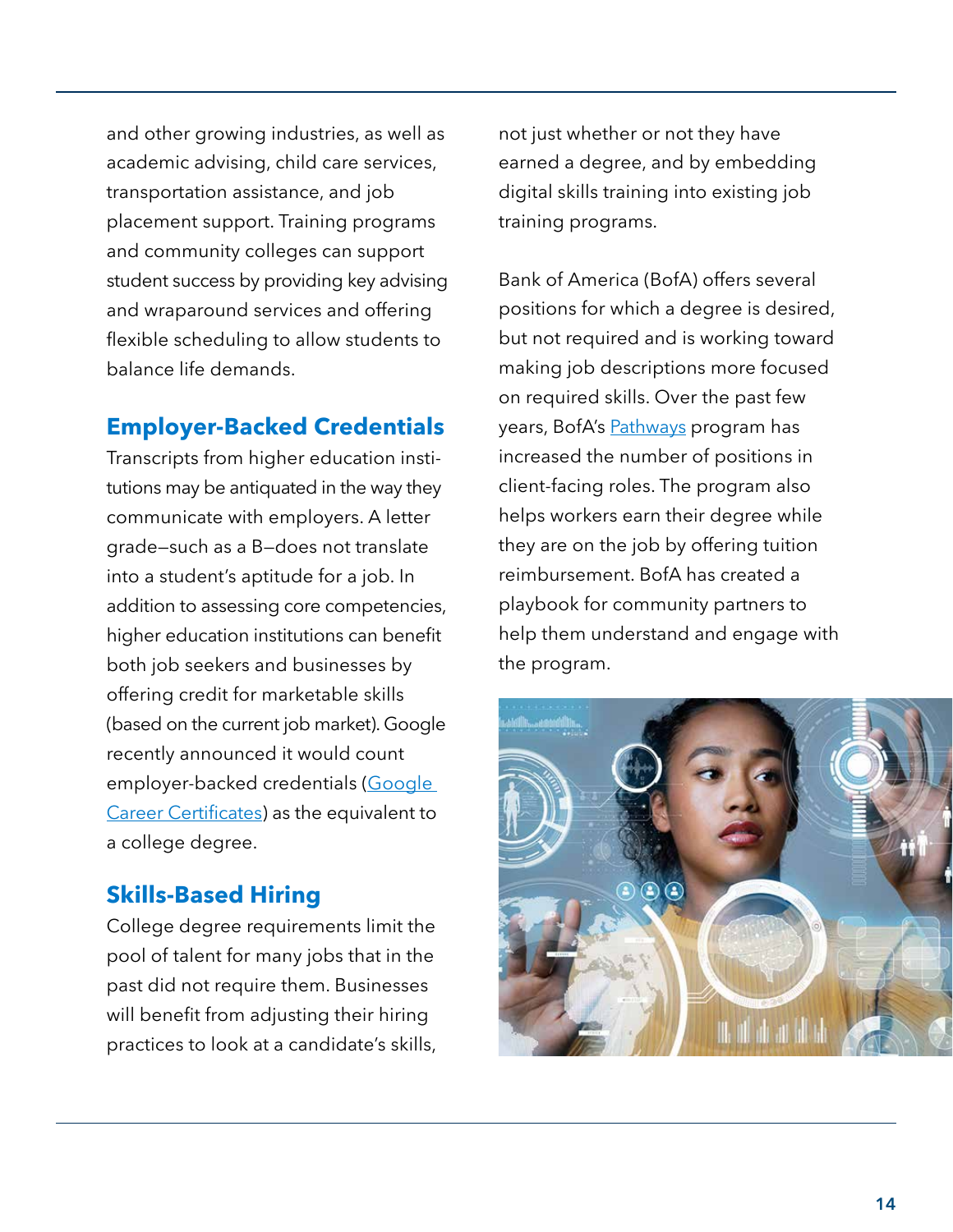#### **Digital Skills Training**

Millions of Latinos work in jobs where earning any kind of degree may not be possible. To ensure these workers are not left behind, employers need to rethink the way they approach training and education to ensure workers have the digital skills needed to advance. At the beginning of the pandemic, many eldercare workers, nannies, and home health care workers did not have the basic digital skills needed to access Zoom or Google hangouts. As the entire world moved to these digital platforms, teaching these workers to navigate these systems was essential for them to continue to do their jobs.

 $(\bullet)$ 

State policymakers can incentivize employers to provide training to their workers to help bridge the digital gap. Philanthropy can also lend support by providing more funding to Latino-led organizations that are providing jobs skills training and placement services.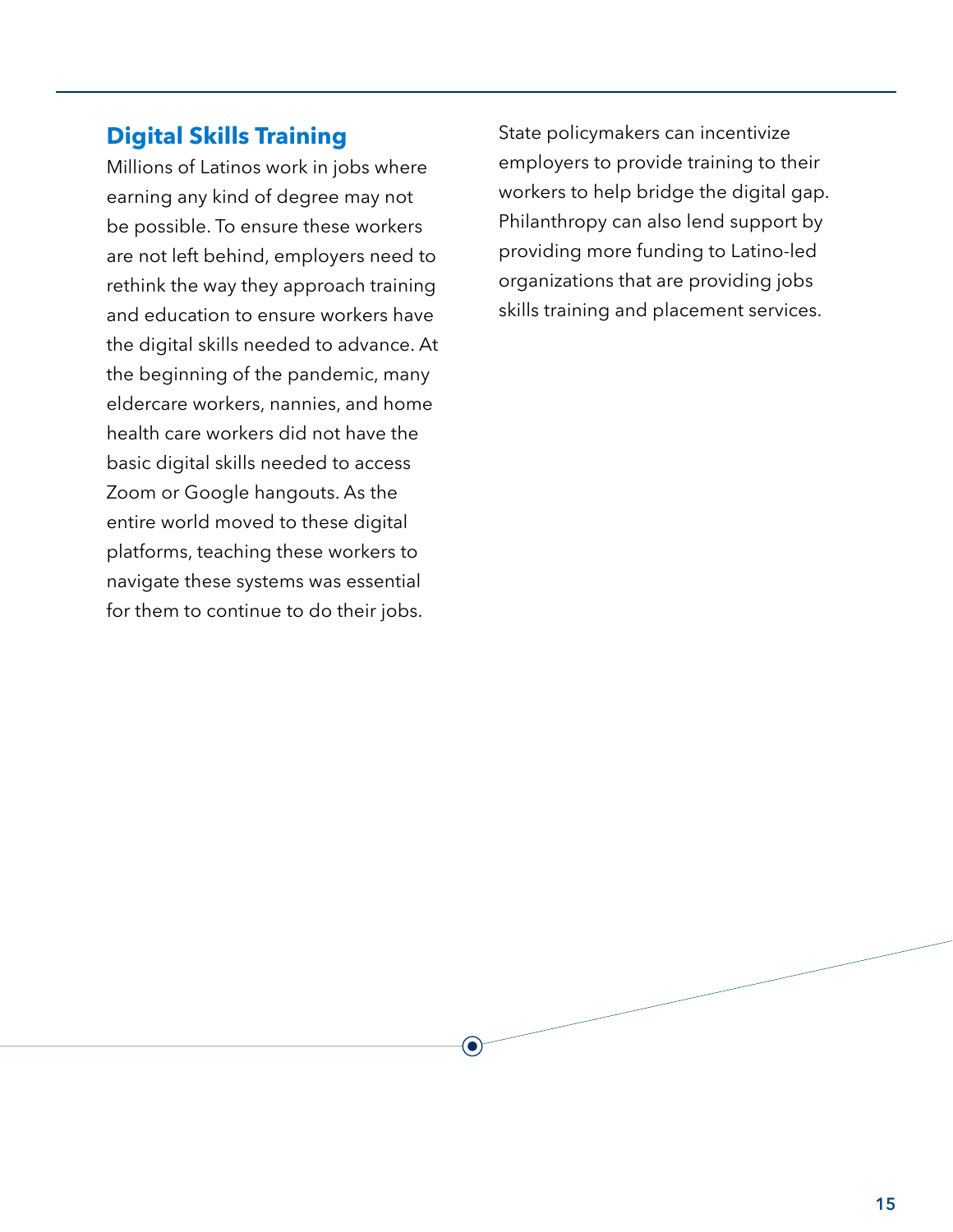## <span id="page-19-0"></span>**TECH ENABLEMENT OF LATINO-OWNED BUSINESSES**

*"Through intentionality and resolve, we will create an economy that works for everyone."* 

— Hector Mujica, Head of Economic Opportunity, Google.org

Hispanics and Latinos have the highest rate of new business creation in the United States. Between 2014 and 2016, the number of majority Latino-owned businesses with at least one part-time or full-time employee increased by more than 13 percent.<sup>17</sup> Latino-owned employer businesses are estimated to employ nearly 3 million American workers. While prolific, Latino-owned businesses are often cash strapped, with only half reporting they have enough funds to cover two months of expenses. The pandemic is exacerbating this challenge.

In one Stanford Latino Entrepreneurship Initiative (SLEI) survey, 86% of Latinoowned businesses reported immediate negative effects of COVID-19 in the early months of the pandemic. Nearly two-thirds said they would not be able to sustain operations for more than six months.18 And, a recent McKinsey

& Company analysis found the five business sectors most affected by Covid-19-related shutdowns—retail trade, construction, leisure and hospitality, transportation, and other services—generate almost 50 percent of the revenues of all Latino-owned businesses.

Not only are Latino business owners overrepresented in sectors most impacted by the pandemic, their lack of access to credit or relationships with commercial banks made it more challenging to access relief funding from the Paycheck Protection Program (PPP). SLEI reports Latinos had their PPP loans approved at half the rate of white-owned businesses. And, according to a study by the Brookings Institute, 80 percent of Hispanic- and Latino-owned small and medium-size enterprises (SMEs) did not receive PPP financing.<sup>19</sup>

## **SOLUTIONS**

As a large percentage of the workforce continues to operate in a remote capacity and companies adapt to online platforms, the pandemic is changing the way businesses interact with the digital economy. The following approaches

<sup>19</sup>Liu, S. Parilla, J. (September 2020). "New data shows small businesses in communities of color had unequal access to federal [COVID-19 relief."](https://www.brookings.edu/research/new-data-shows-small-businesses-in-communities-of-color-had-unequal-access-to-federal-covid-19-relief/) The Brookings Institution.

<sup>17</sup>Fairlie, R. (January 2018). ["Latino Business Ownership: Contributions and Barriers for U.S.-born and Immigrant Latino Entrepreneurs."](https://www.sba.gov/sites/default/files/Latino-Business-Ownership-Research-Paper_.pdf) Office of Advocacy U.S. Small Business Administration.

<sup>18</sup>Orozco, M., Tareque, I. S., Oyer, P., Porras, J. (August 2020). ["The Ongoing Impact of COVID-19 on Latino-Owned Businesses."](https://www.gsb.stanford.edu/faculty-research/publications/ongoing-impact-covid-19-latino-owned-businesses?pid=) Stanford Latino Entrepreneurship Initiative.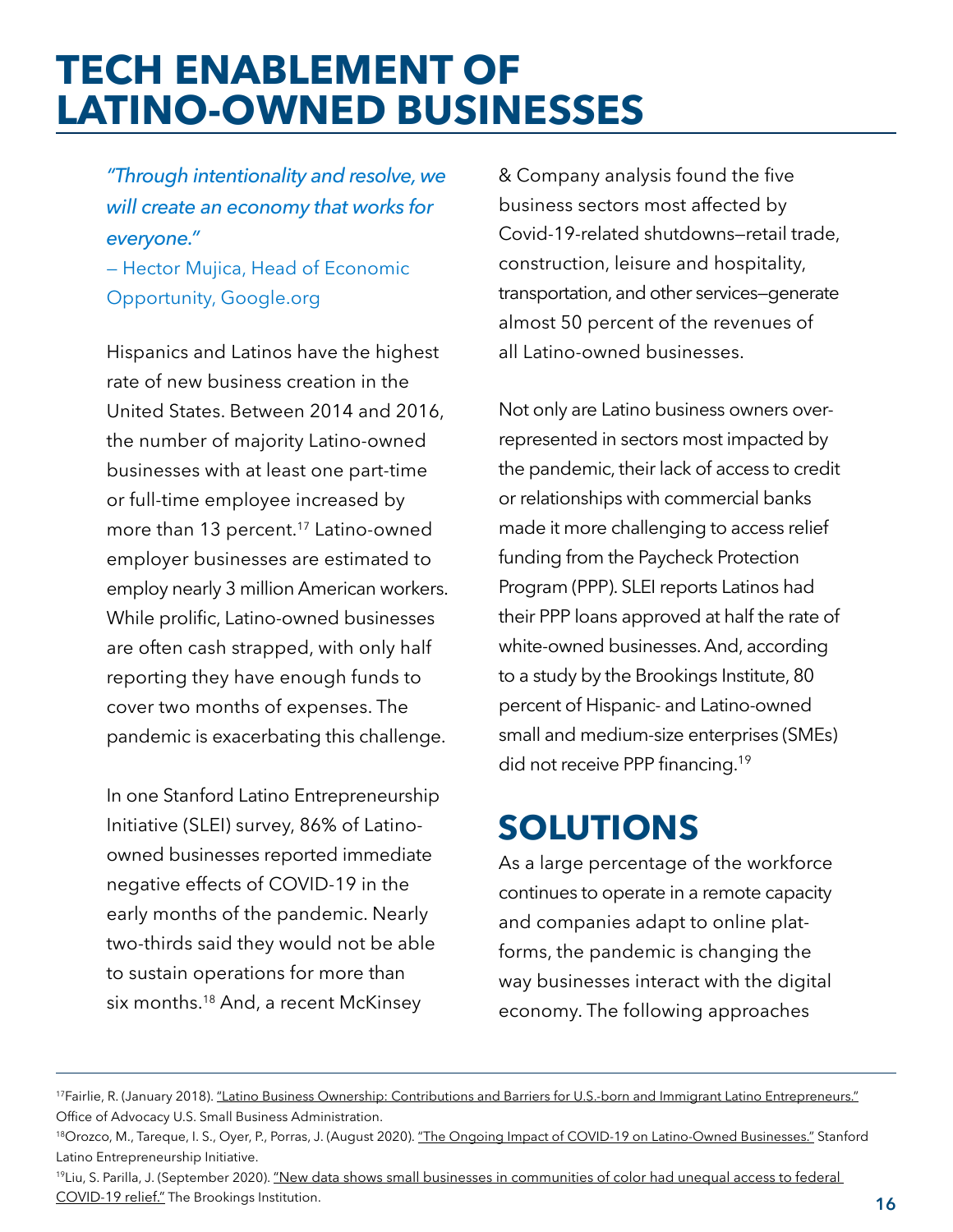can help Latino business owners leverage this new virtual reality to boost productivity.

### **Training and Capacity Building**

To maintain sustainable businesses for the long-term, Latino business owners need training and capacity building particularly around tech enablement. Small-business owners have cited e-commerce support, POS system (credit card processing), SEO content marketing, social media engagement, and payroll as areas where more targeted technical assistance and resources are needed. Many businesses also need help with data security.

Helping Latino businesses establish online market resources will enable them to grow, manage, and win business. During the first six months of the pandemic, U.S. e-commerce sales jumped more than 40 percent, while in-store revenue fell to 2.7 percent. $20$  To meet consumer demand for contact-less retail and dining services, Latino-owned businesses need to expand their digital presence and transition to e-commerce platforms.

Third-party apps—such as food delivery services like Uber Eats, Grubhub, and

DoorDash—can help businesses connect with customers, but Latino entrepreneurs must learn to navigate these programs. The fees associated with these apps can be debilitating to restaurants, which tend to have low profit margins. At the beginning of the pandemic, the National Restaurant Association offered webinars to help restaurants learn to use thirdparty delivery systems to amplify their reach and increase their earnings.

Uber conducted a listening session of restaurants and is working with business owners to adapt its systems and create tools to best meet their needs. In February 2021, Uber announced **Eat Local**, an initiative to help independent restaurant owners respond to pandemic-related challenges. The program waives delivery fees through July 2021 and features \$4.5 million in microgrants for local businesses.

To support Latina entrepreneurs, the [League of United Latin American Citizens](https://lulac.org/academy/) [\(LULAC\)](https://lulac.org/academy/) offers the Latina Entrepreneur Academy. Part of LULAC's Women's Empowerment (WE) Initiative, the program helps Latina women develop build or expand their businesses.

<sup>&</sup>lt;sup>20</sup>Feibus, M. (February 8, 2021). <u>"'A lifeline': As sales vanished amid the pandemic, here's how small businesses shifted to Amazon, Etsy to</u> [survive."](https://docs.google.com/document/d/1GoAMK4KBpv6uGPnxMwQDvhblM2hDcSSs/edit) USA Today.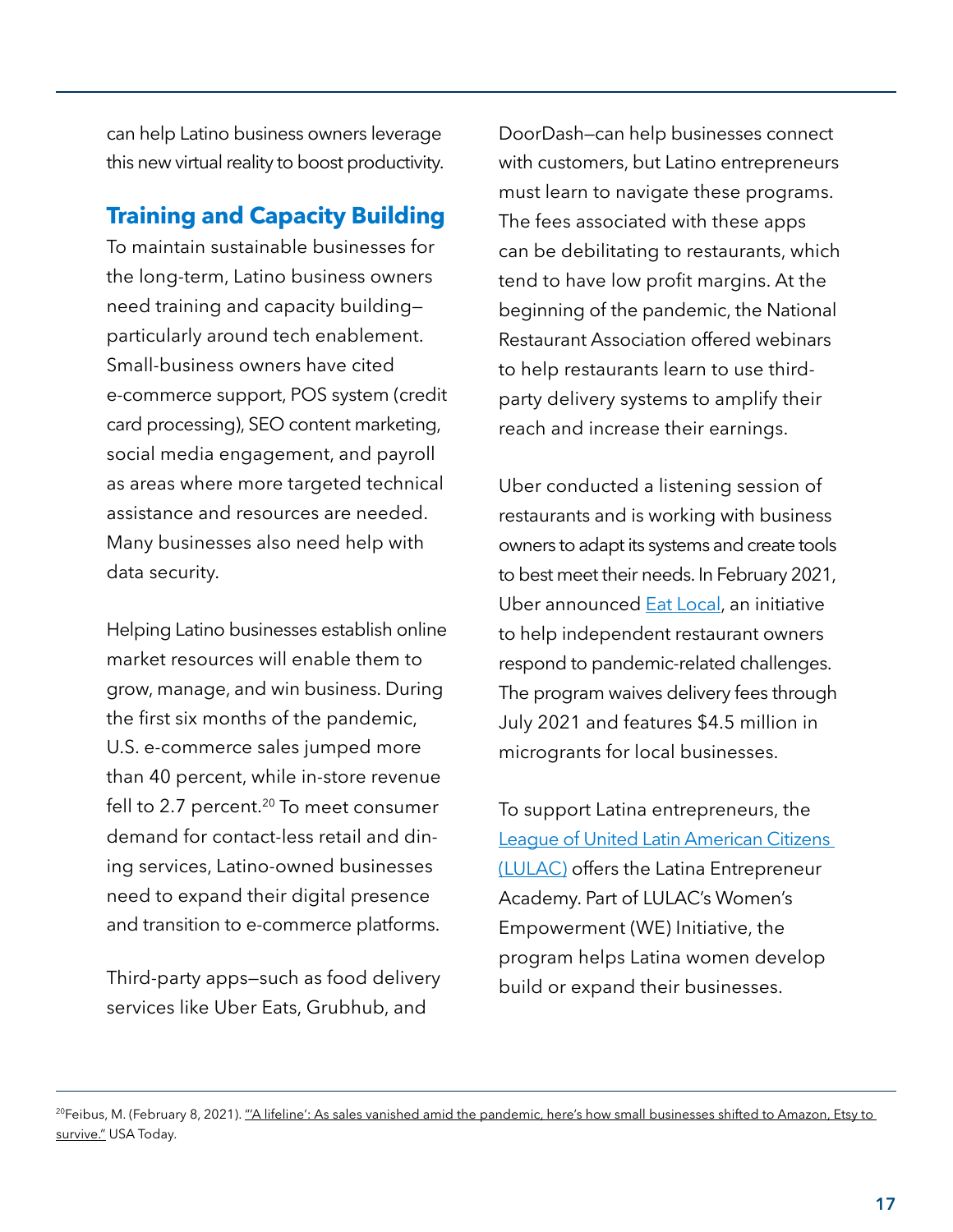#### **Access to New Markets**

Taking concrete steps toward greater tech enablement will not only modernize Latino-owned businesses, it will also help businesses build efficiencies into project management, which will garner increased revenue and grow the business. Industry and ecosystem partners can help small businesses increase their digital acumen through coordinated training and capacity building support. To enable more female business owners to export their goods and services, the [UPS Women](https://www.campusship.ups.com/us/en/services/small-business/women-exporters-program.page)  [Exporters Program](https://www.campusship.ups.com/us/en/services/small-business/women-exporters-program.page) offers training, tools, information, and networking assistance aimed at increasing the capacity of female small business owners to engage in international trade and e-commerce.

### **Amplifying Latino-owned Business**

Businesses can use technology to fuel a more aggressive sales and marketing strategy. For example, to help Latino restaurant owners boost business during the pandemic, [Yelp](https://www.thrillist.com/news/nation/yelp-latinx-label-how-to-support-latino-owned-restaurants)-an app that offers crowdsourced business reviews partnered with **[Momento Latino](https://momentolatino.us)** to launch a special feature that allows users to search solely for local Latinoowned restaurants. Nonetheless, in

order to participate, restaurant owners must update their business profile on the app.

### **Coaching and Mentoring**

Latino-owned businesses often have trouble securing high-quality and responsive capital to secure and plan for growth. In addition to needing help accessing relief funding to keep their businesses running and put the necessary COVID protocol measures in place, Latino business owners also need guidance on how the loan funds can be used. Peer-to-peer business mentorships are a proven and effective resource to help entrepreneurs access coaching and advice for scaling their businesses to the next stage of growth.

In September 2020, Google.org [announced](https://blog.google/outreach-initiatives/diversity/hispanic-heritage-month/) a \$3 million grant to Hispanics in Philanthropy's PowerUp **[Fund](https://powerupfund.org)** to directly support Latino-owned small businesses across California, Texas, and New York. Through this effort, 500 small businesses (nearly 60 percent Latina-owned) each received a cash grant, as well as a year's worth of business training from [Ureeka](https://www.ureeka.biz), a community-based platform that connects underserved small business owners to peers, mentors, and coaches who can help these businesses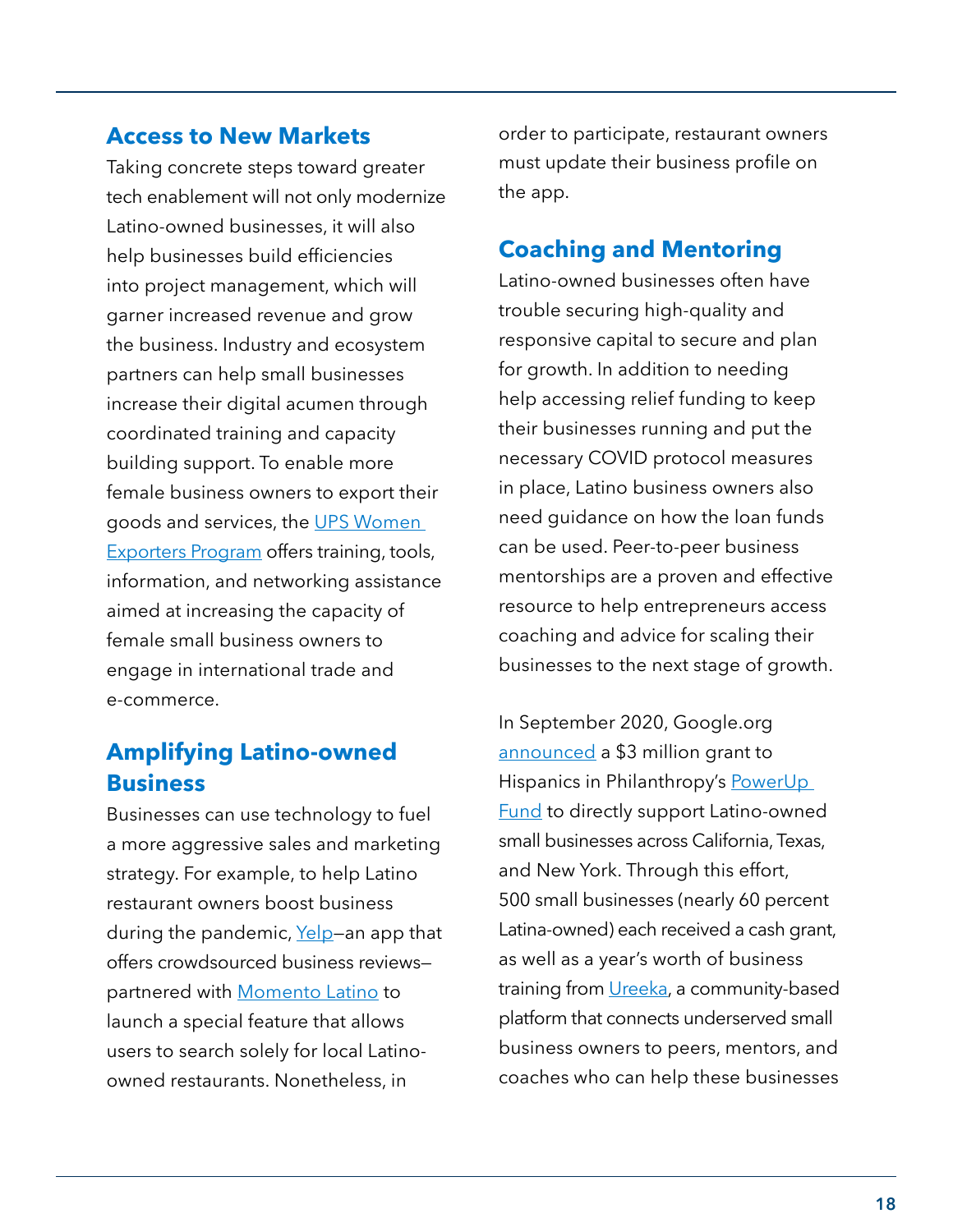<span id="page-22-0"></span>grow. These businesses represent more than 55 industries, including food and beverage, health and wellness, childcare, technology, and more.

*More solutions for growing Latino-Owned businesses—including options for enhancing use of technology—are featured in AILAS's [Playbook for Scaling](https://www.aspeninstitute.org/publications/a-playbook-for-scaling-latino-owned-businesses/)  [Latino-Owned Businesses.](https://www.aspeninstitute.org/publications/a-playbook-for-scaling-latino-owned-businesses/)*



 $\bullet$ 

The digitalization of jobs throughout the U.S. is putting Latino workers at risk—and the pandemic is accelerating this shift. However, Latino workers also exhibit a high level of resilience and confidence in their ability to recover and rebuild. They acknowledge the challenge at hand, but also see opportunities to leverage strengths and skills in their community. This resilience can be a major contributor to the nation's economic recovery.

Expanding public/private partnerships and redesigning workforce policies to ensure they intentionally engage groups that are connected to the Latino community will better meet the needs of Latino workers. Leveraging this opportunity will require a collaborative, multi-sector approach that brings together different ecosystem players—including government, industry, philanthropy, and education interested in spurring equitable economic growth by ensuring Latinos have access to the digital economy. These partnerships will allow organizations to work together more easily to provide the wraparound services, such as child care and transportation, workers need.

Along with stronger partnerships and supports, there are actions individual stakeholders can pursue to support this effort.

## **WHAT POLICYMAKERS CAN DO …**

### **Increase access to capital (including more targeted relief funding for Latino-owned**

**businesses).** Latino business owners need access to high-quality and responsive capital. Policymakers with an interest in supporting Latino businesses in their communities must build and foster intentional delivery systems that are culturally appropriate and responsive to the ecosystem's needs. These approaches must include a full array of capital sources.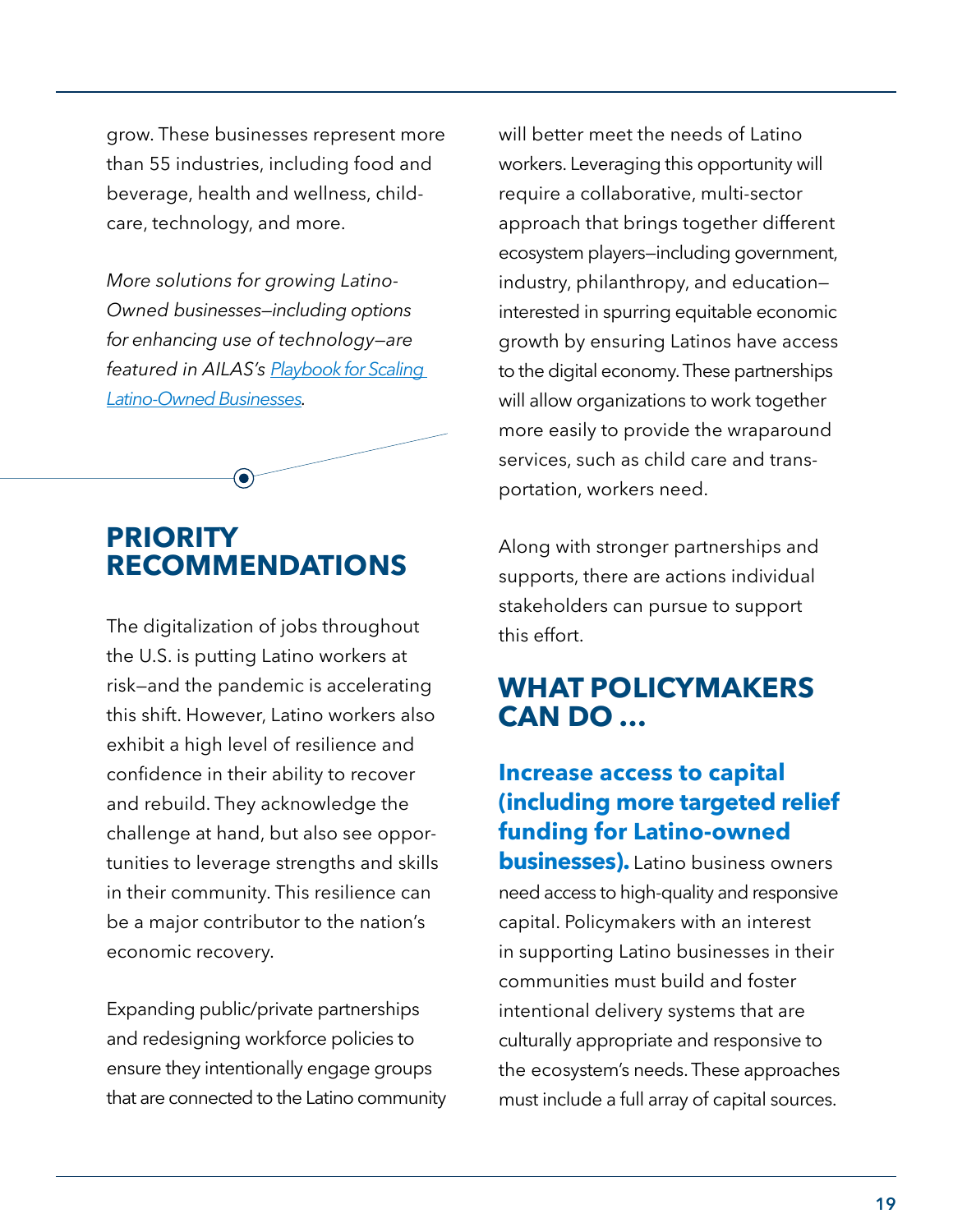Expanding access to PPP funding, refining PPP terms to direct funds where they are needed most, and expanding incentives for lenders to issue loans to micro-businesses or "mom and pop" applicants will help Latino business owners get the funding they need to increase adoption of digital tools, stabilize their operations, and plan for growth.

## **Adapt policies regarding wraparound supports.**In addition to

expanding the SNAP program to help address the food insecurity challenge during the pandemic and beyond, the program needs to be updated to allow gig workers and those who are selfemployed to access supports.

**Ensure universal access to broadband.** High-speed internet remains unattainable for many communities, which is exacerbating the growing economic racial wealth gap. Both Latino workers and Latino business owners need access to reliable and affordable high-speed internet to pursue remote learning and digital skills building.

**Provide tax incentives to employers** to provide training to their workers to help bridge the digital gap. For example, Illinois has developed [a tax incentive](https://www2.illinois.gov/dceo/ExpandRelocate/Incentives/Pages/ILApprenticeshipTaxCredit.aspx) [for businesses](https://www2.illinois.gov/dceo/ExpandRelocate/Incentives/Pages/ILApprenticeshipTaxCredit.aspx) to expand apprenticeships. *For more policy recommendations, see [Big Ideas for Small Business, A Five-Step](https://static1.squarespace.com/static/5f84af39f122fa77e8dfc596/t/5f8e1b1d3fb8f2582d40a005/1603148580430/Big-Ideas-for-Small-Business_2020-10-19.pdf) [Roadmap for Rebuilding the U.S. Small-](https://static1.squarespace.com/static/5f84af39f122fa77e8dfc596/t/5f8e1b1d3fb8f2582d40a005/1603148580430/Big-Ideas-for-Small-Business_2020-10-19.pdf)[Business Sector, Reviving Entrepreneurship,](https://static1.squarespace.com/static/5f84af39f122fa77e8dfc596/t/5f8e1b1d3fb8f2582d40a005/1603148580430/Big-Ideas-for-Small-Business_2020-10-19.pdf)  [and Closing the Racial Wealth Gap](https://static1.squarespace.com/static/5f84af39f122fa77e8dfc596/t/5f8e1b1d3fb8f2582d40a005/1603148580430/Big-Ideas-for-Small-Business_2020-10-19.pdf), which was presented at the convening by report author Bruce Katz, director of the [Nowak](https://drexel.edu/nowak-lab/)  [Metro Finance Lab at Drexel University](https://drexel.edu/nowak-lab/) and [Gary L. Cunningham President and](https://prosperitynow.org/people/gary-cunningham)  [CEO of Prosperity Now.](https://prosperitynow.org/people/gary-cunningham)*

## **WHAT TRAINING PROGRAMS CAN DO …**

## **Revise curriculum of workforce training programs** to include opportunities to develop digital skills needed for regional employment. The content needs to be conveyed in a way that is culturally competent, led by familiar faces, and accessible in the user's dominant language. Industries that are hiring in the region need to be at the table to help design the curriculum and ensure workers finish the program with the skills needed to access local, in-demand jobs.

**Track data** on completion rates by gender, race, and ethnicity to understand what programs are having favorable outcomes in underrepresented communities.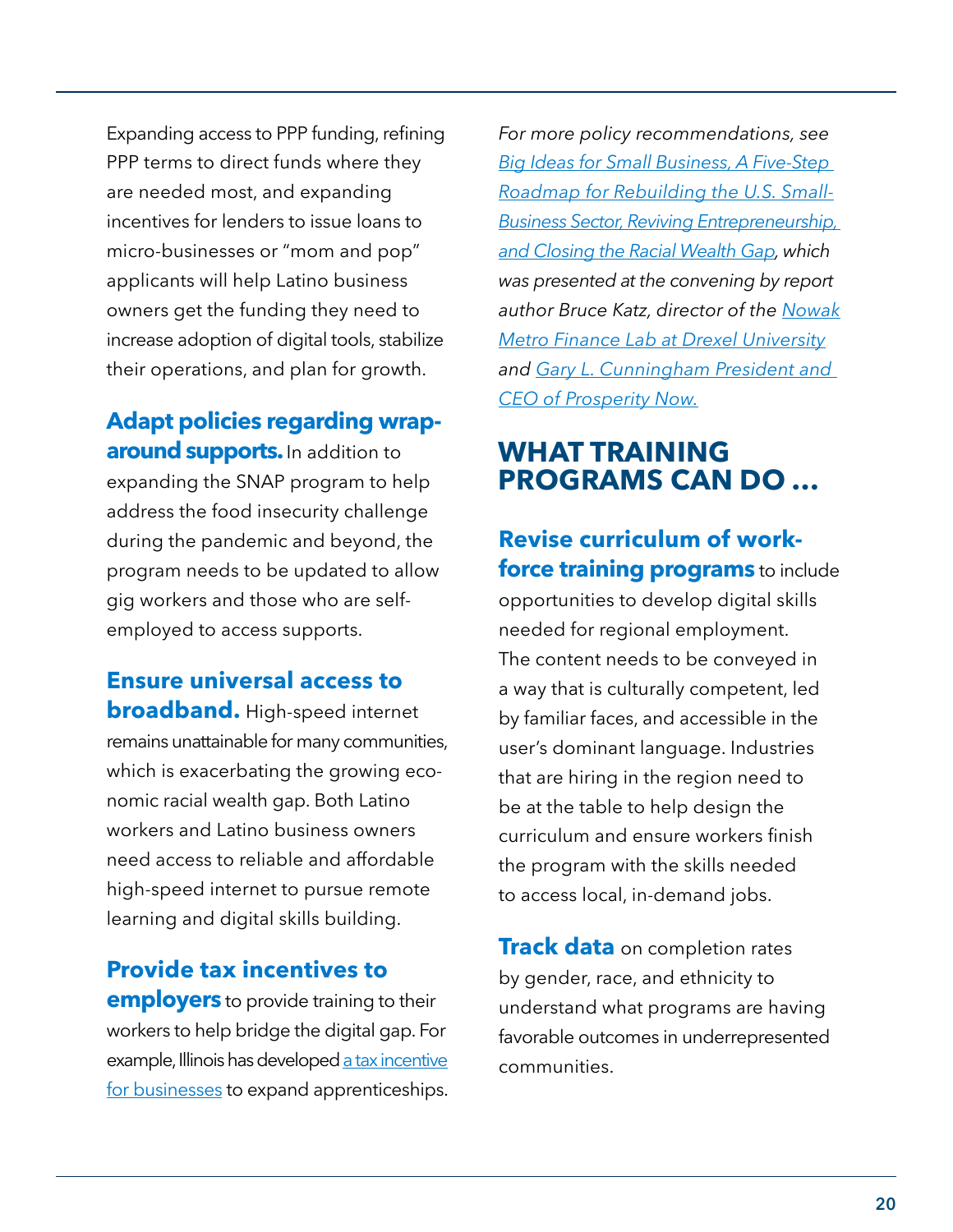## **WHAT BUSINESSES CAN DO …**

## **Create more opportunities for Latino workers to earn tech**

**skills on the job.** Apprenticeships and other earn-while-you-learn programs will help Latino workers build the skills they need to adapt to the changing workforce while continuing to earn the income they need to support themselves and their families. When employers are engaged in training, it promotes better employment outcomes by aligning the training with the skills employers need.

## **Adjust hiring practices and hire based on qualifications or potential, not degree.** For

many jobs, hard and soft skills as well as previousexperience are more important than a formal education. Besides increasing hiring pools, a company that forgoes the degree requirement is likely to find more viable candidates from diverse backgrounds. Employees hired for their skills and experience should be paid the same as colleagues who have a degree.

## **WHAT COMMUNITY COLLEGES CAN DO …**

**Merge credit and non-credit programs and form partner-** **ships with local workforce entities** to ensure the schools are preparing students for labor market demands.

**Offer flexible scheduling to allow** students with competing responsibilities to access courses on their own schedules.

**Provide wraparound supports,**

—including childcare and transportation to bolster student success.

## **WHAT CAPITAL ACCESS PROVIDERS CAN DO …**

### **Help Latino business owners build relationships with lenders and gain access to capital.**

To increase their productivity, expand their reach, enhance their technological capacity, and improve their chances of long-term success, Latino business owners need access to high-quality, affordable, and responsive capital. Capital access providers can help business owners build their networks and increase their access to competitive bank business loans, grants, venture capital, and angel investment opportunities for high-growth Latino entrepreneurs and debt financing. Community Development Financial Institutions (CDFIs) can play a critical role in ensuring that Latino-owned businesses have the financial support they need to thrive.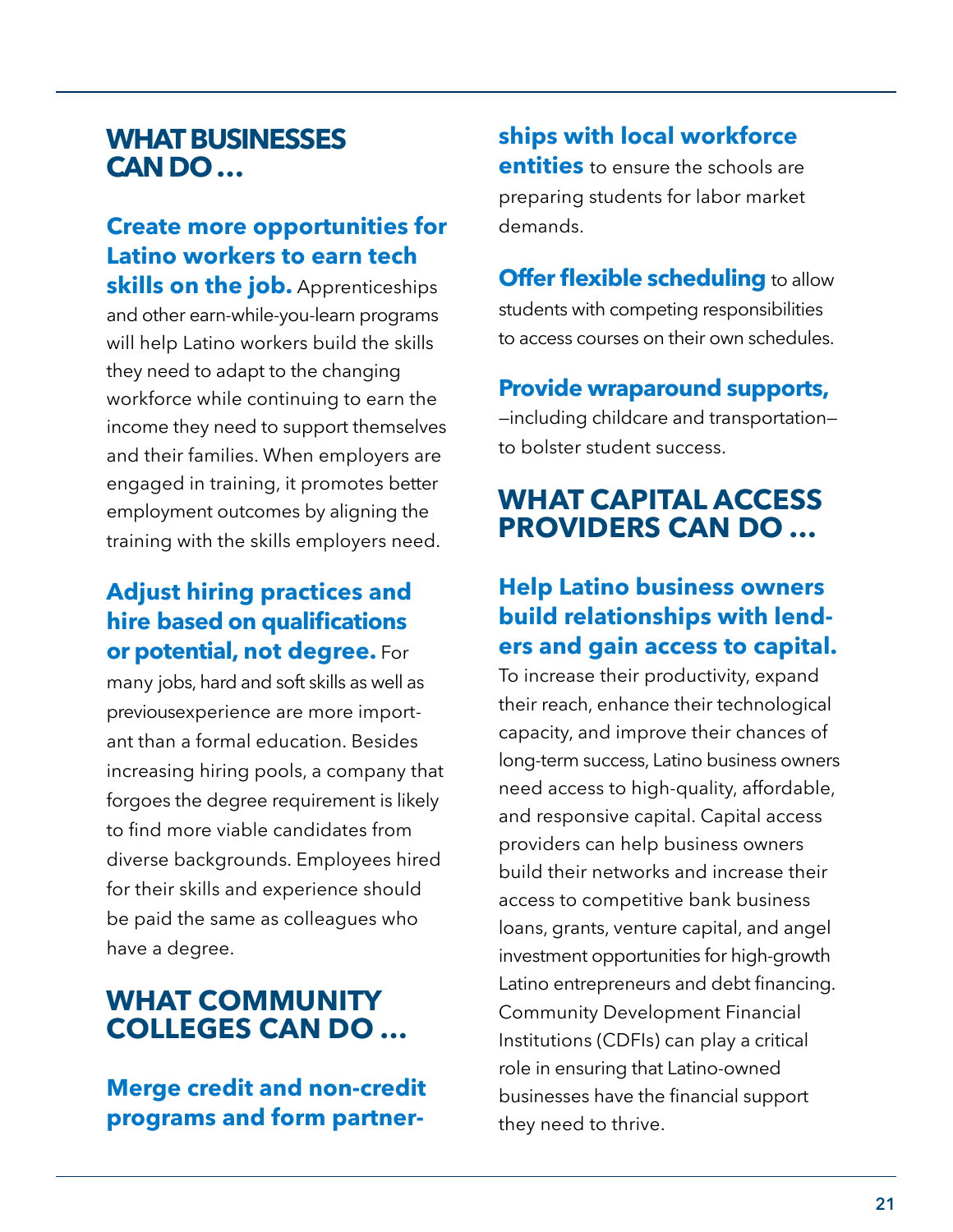## **Help Latino business owners apply for relief funds and PPP**

**funding.** From the public side, capital access providers can work in partnership with entrepreneurial support organizations (ESO's) and other ecosystem organizations in their community to ensure equitable distribution of relief funds. [Philadelphia's](https://www.phila.gov/2021-01-18-what-business-owners-need-to-know-about-the-latest-round-of-ppp/)  [PPP Prep program](https://www.phila.gov/2021-01-18-what-business-owners-need-to-know-about-the-latest-round-of-ppp/) offers a good model for other cities wishing to support Latino business owners.

On the private side, Google.org is taking the lead. To create greater access to opportunity for underserved communities, Google.org made a \$3 million grant to the **Power Up** fund to support Latino-owned businesses impacted by the pandemic and is offering training and capacity building to help business owners leverage that capital.

#### **Invest in Latina entrepreneurs.**

Latinas frequently hire other Latinas. Investing in Latina-owned businesses can help close the double economic gap Latina workers face.

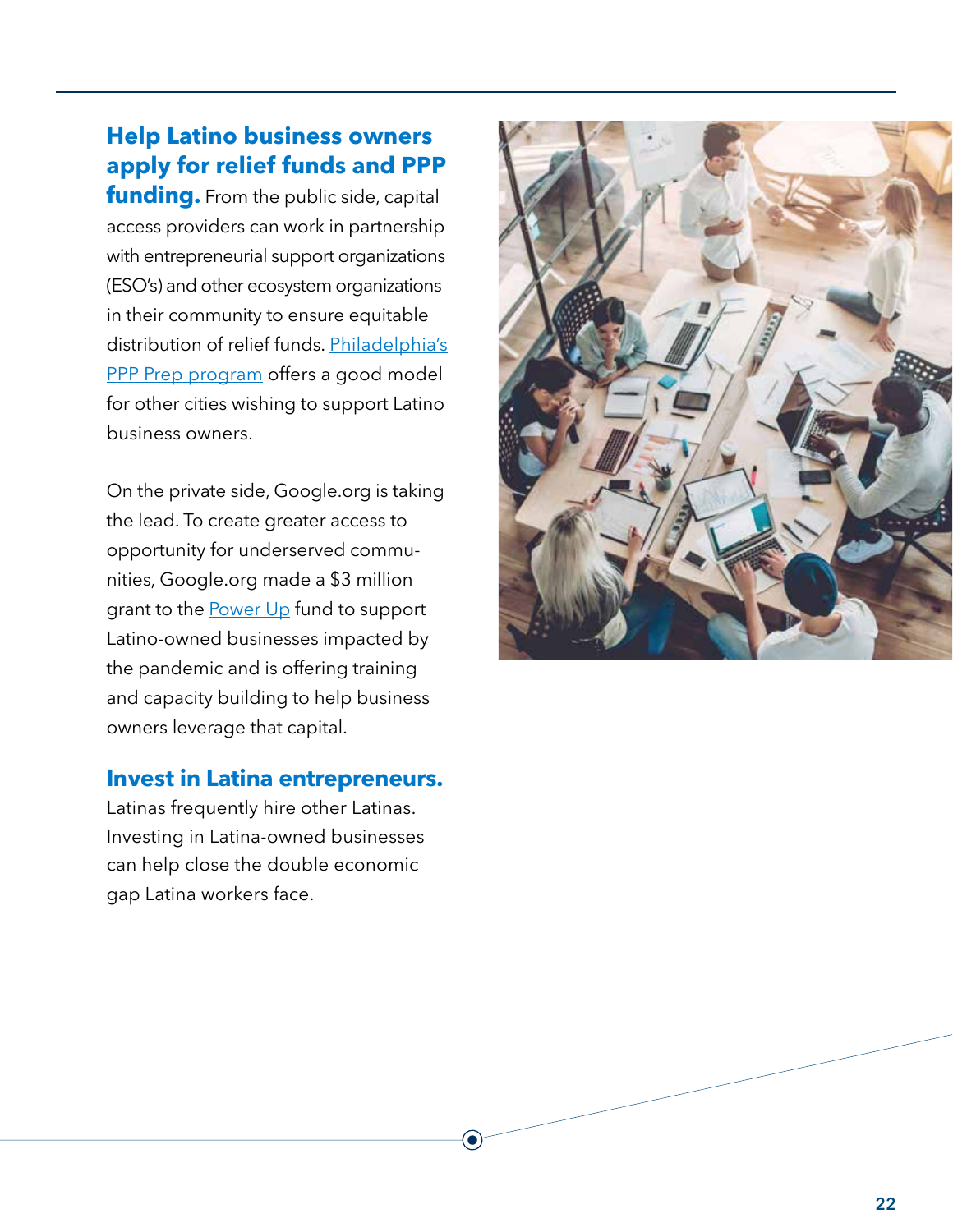# <span id="page-26-0"></span>**CONCLUSION**

The pandemic has accelerated the nation's move toward integrating technology into all aspects of the U.S. workforce. To remain competitive in this rapidly evolving landscape, workers in nearly every occupation and industry must have some level of digital skills. Business owners also need enhanced technology to adapt to the changing economy, including an ability to transform many services they once offered in person to an online environment. With Latinos representing a large and growing percentage of both the U.S. workforce and the country's business owners, they are poised to be a major contributor to the country's economic rebuilding efforts. To realize this potential, Latino workers and business owners need targeted support to build their digital acumen and skills. **This will require new policies, practices, and programs across the government, business and finance, philanthropy, workforce training, nonprofit, and academic sectors that are uniquely tailored to the needs of these workers.**

 $\left( \bullet \right)$